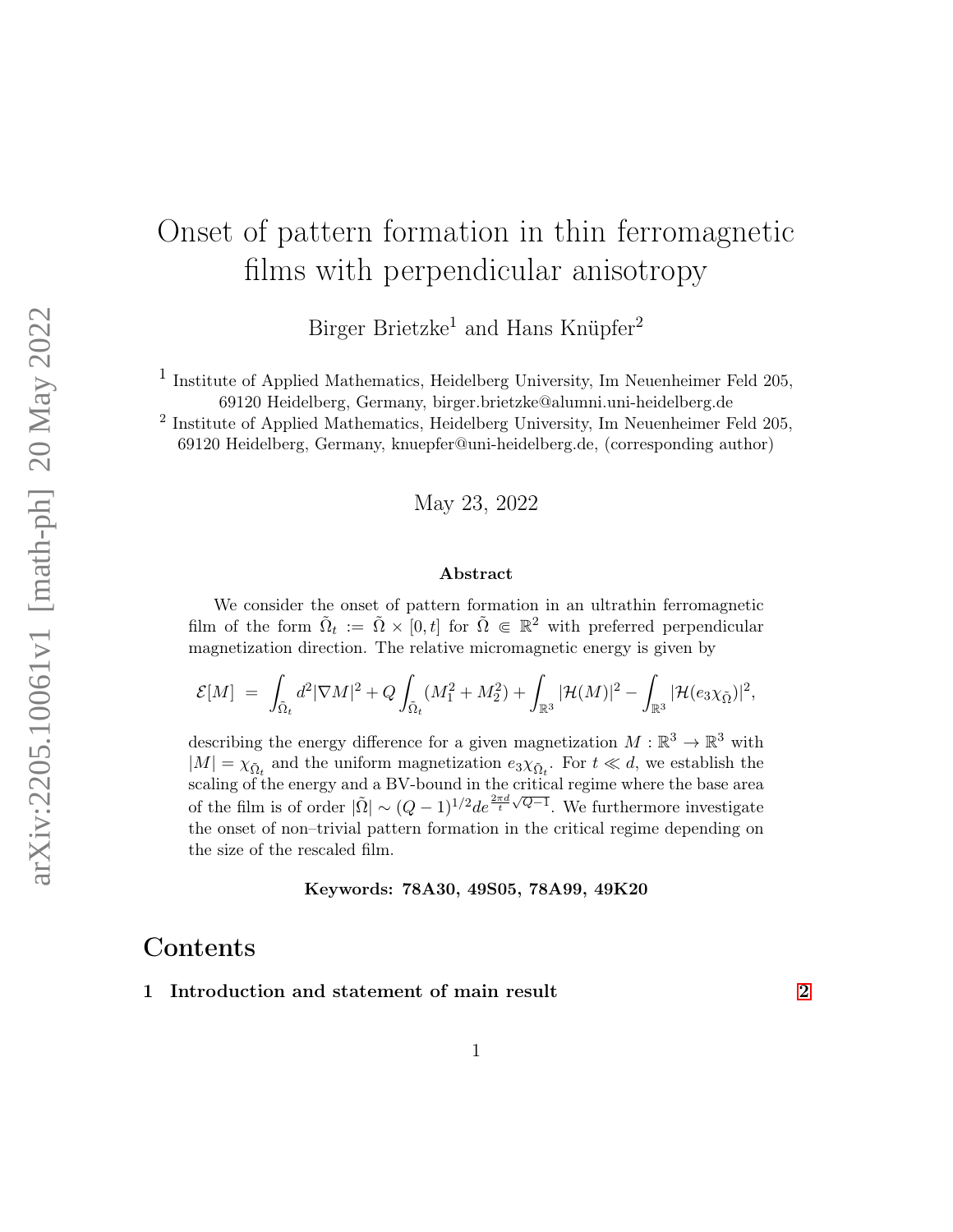| 2 Dimensional reduction       |    |
|-------------------------------|----|
| 3 Lower bound and compactness | 15 |
| 4 Proof of upper bound        | 20 |

### <span id="page-1-0"></span>1 Introduction and statement of main result

Ferromagnetic materials are a complex class of solids which are capable of forming a wide range of spatially ordered magnetization patterns. These patterns can be tuned by e.g. changing the crystaline strucure of materials or applying external fields which has lead to a variety of applications, e.g. in data storage (see e.g. [\[33\]](#page-26-0)). From a mathematical point of view these patterns can be understood as ground states of the underlying energy functional [\[5,](#page-24-0) [17,](#page-24-1) [21\]](#page-25-0). From the perspective of the variational principle, the formation of magnetic domains — large regions with uniform magnetization — has been studied in the physical literature  $[30, 24, 38]$  $[30, 24, 38]$  $[30, 24, 38]$ , see also [\[21\]](#page-25-0) for an overview as well as the mathematical literature (e.g. [\[8,](#page-24-2) [9,](#page-24-3) [14,](#page-24-4) [25,](#page-25-3) [36,](#page-26-2) [19,](#page-25-4) [6,](#page-24-5) [16,](#page-24-6) [28\]](#page-25-5)). In the last years there has been increased interest in the study of extremely thin ferromagnetic films with thickness of only a few atomic layers. In such films due to surface effects magnetization in perpendicular direction to the film plane is energetically preferred [\[37,](#page-26-3) [29\]](#page-25-6). One feature of these films is that they exhibit the formation of so called bubble or stripe domain patterns and that the domain size grows exponentially in terms of the inverse of the film thickness (cf. [\(3\)](#page-3-0)) as experimental and numerical observations suggest [\[23,](#page-25-7) [13\]](#page-24-7). In [\[27\]](#page-25-8), these findings have been rigorously confirmed in a periodic setting by minimization of energy. In this work, we consider a domain of critical size, associated with the onset of pattern formation. In this paper, we confirm the above scaling laws for the case of a finite film and furthermore derive conditions for the presence and absence of non–trivial patterns, depending on the film size. Mathematically, we have to deal with an energy functional where local terms of diffuse perimeter type compete with the impact of the nonlocal magnetostatic energy. In the critical regime, these two parts of the energy have the same magnitude which makes the analysis interesting.

Let  $\tilde{\Omega}_t = \tilde{\Omega} \times [0, t]$  for a bounded domain  $\tilde{\Omega} \subset \mathbb{R}^2$ . In a partially non-dimensionalized form the (relative) energy associated with the magnetization  $M : \mathbb{R}^3 \to \mathbb{R}^3$  with  $|M| = 1$  in  $\Omega$  and  $M = 0$  else, is

<span id="page-1-1"></span>
$$
\mathcal{E}[M] = \int_{\tilde{\Omega}_t} d^2 |\nabla M|^2 + Q \int_{\tilde{\Omega}_t} (M_1^2 + M_2^2) + \int_{\mathbb{R}^3} |\mathcal{H}(M)|^2 - \int_{\mathbb{R}^3} |\mathcal{H}(e_3 \chi_{\Omega})|^2. \tag{1}
$$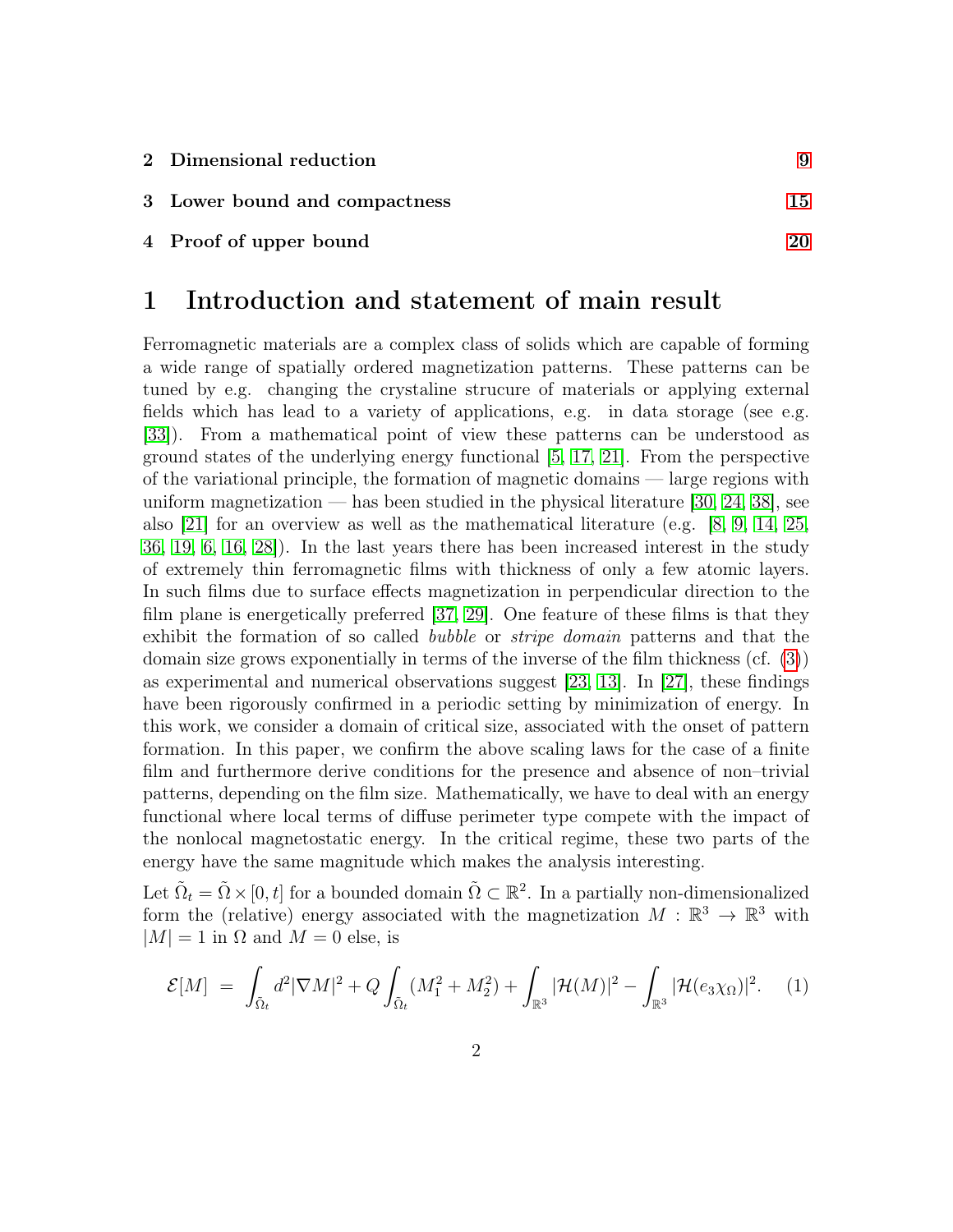The first three integrals above are the Landau-Lifshitz energy associated with the magnetization [\[30\]](#page-25-1). In particular, the first integral is called the exchange energy and reflects the preference of neighboring spins to be aligned. The second integral describes the fact that the considered material energetically prefers a direction of the magnetization normal to the film plane and is called anisotropy energy. The third integral is the *magnetostatic* (or stray field) energy where the stray field operator is the projection on rotation free vector fields, i.e.

<span id="page-2-0"></span>
$$
\mathcal{H}(M) = -\nabla \Phi, \qquad \text{where } \Phi \in H^1(\mathbb{R}^3) \text{ solves } \Delta \Phi = \text{div } M. \tag{2}
$$

With the last integral we have subtracted the energy of the uniform magnetization  $e_3\chi_{\tilde{\Omega}_t}$ ; this term does not depend on the specific magnetization. Hence,  $\mathcal E$  is the relative energy of the magnetization  $M$  with respect to the energy of the uniform magnetization. Finally, the parameter  $d$  is called exchange length and the dimensionless parameter  $Q > 0$  is called quality factor. We consider thin films where the thickness is much smaller than the exchange length, i.e.  $t \ll d$ . The quality factor is fixed throughout this work and we assume  $Q > 1$  which corresponds to a so called hard material.

A good way to understand the magnetostatic energy is from the perspective of electrostatics: In fact, in view of [\(2\)](#page-2-0), the magnetostatic field is created by the distributional divergence div  $M$  in the same way as the electrostatic field is created by charge density in electrostatics. With this analogy in mind, div  $M$  is hence denoted as magnetic charge (density). In turn div  $M$  consists of two parts: The absolutely continuous part  $(\text{div } M)_{ac}$  are the so called *volume charges*; any non–zero normal component  $(\text{div } M)_s = M \cdot n \mathcal{H}^2_{|\partial \tilde{\Omega}_t}$  at the boundary  $\partial \tilde{\Omega}_t$  with outer normal n are the so called surface charges.

The analysis of this functional is non-trivial as it amounts to a nonconvex and nonlocal variational problem. The local parts of the energy in [\(1\)](#page-1-1), i.e. the exchange energy and anisotropy energy, favor a uniform magnetization, at the same time a uniform magnetization leads to a high magnetostatic energy. The competition of the local and nonlocal (magnetostatic) part of the energy hence leads to the formation of magnetostatic domains, i.e. extended regions of uniform magnetization which are separated by thin transition layers where the magnetization rotates rapidly (see Fig. [1\)](#page-3-1). Experimental and numerical findings [\[23,](#page-25-7) [13\]](#page-24-7) indicate the following scaling laws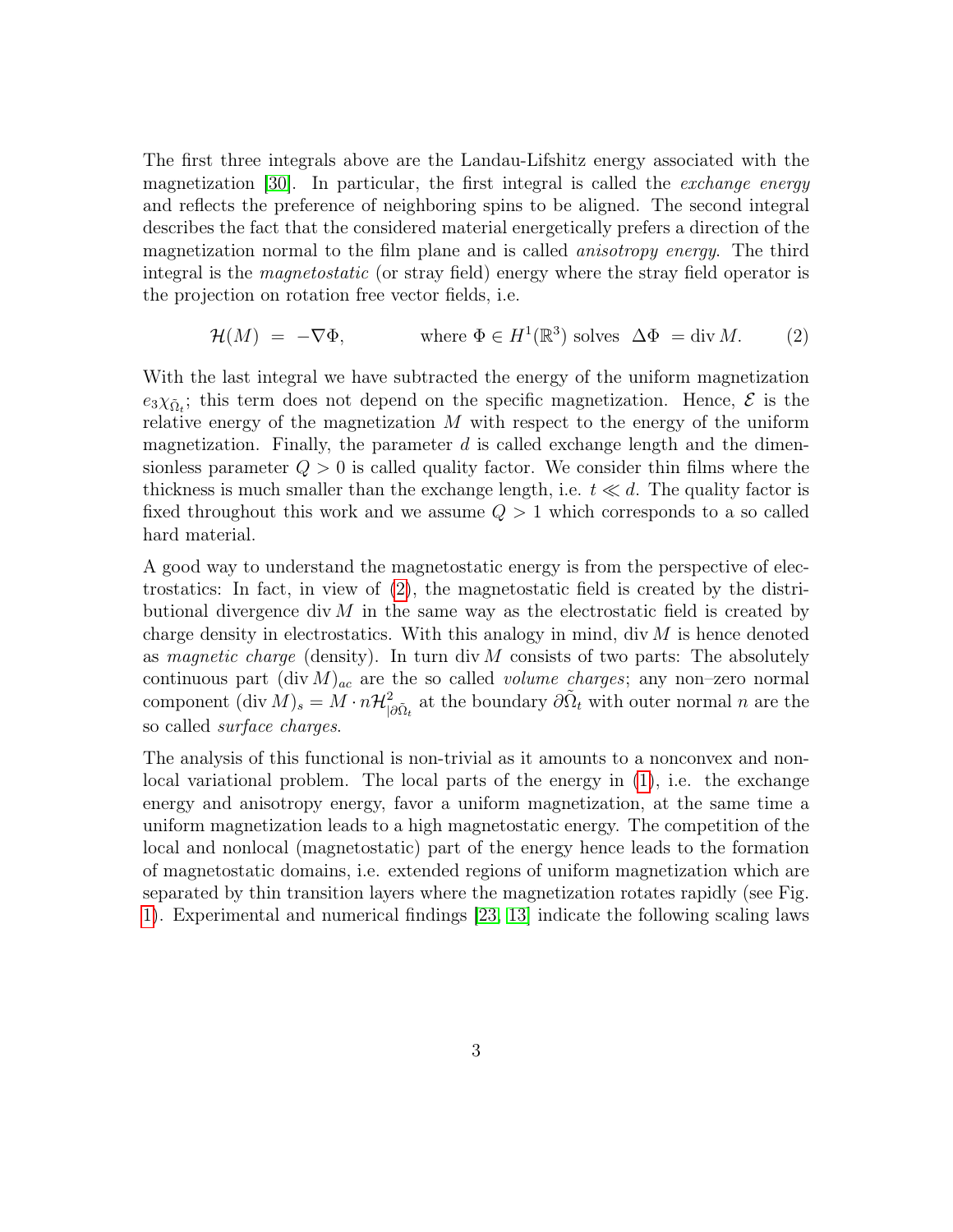

<span id="page-3-1"></span>Figure 1: Sketch of a stripe domain pattern structure in a thin ferromagnetic film.

for the typical domain width and the ground state energy:

<span id="page-3-2"></span><span id="page-3-0"></span>
$$
s := d \frac{e^{\frac{2\pi d}{t}\sqrt{Q-1}}}{\sqrt{Q-1}}
$$
 scaling of typical domain width, (3)  

$$
\inf_{M} \mathcal{E}[M] \sim dt^{2} \frac{e^{\frac{2\pi d}{t}\sqrt{Q-1}}}{\sqrt{Q-1}}
$$
 scaling of ground state energy. (4)

These scaling laws have been investigated in [\[27\]](#page-25-8) in a periodic setting. In this paper, the authors correspondingly identified a subcritical and a supercritical regime. In particular, they showed that the above scaling laws holds in the supercritical regime. In this work we investigate the critical regime for a finite magnetic sample associated with the onset of formation of magnetic domains and the corresponding ground state energy. We confirm these scaling laws in the critical regime in the case of a finite sample. Due to the nonlocal character of the energy, this requires some adaption of the methods used in [\[27\]](#page-25-8). While the analysis in [\[27\]](#page-25-8) is mainly concerned with the situation of the subcritical and supercritical regime, in this paper we precisely consider the critical regime at the onset of pattern formation and we use a rescaling of the model which is suited to the critical regime. We then show that the onset of non–trivial pattern formation occurs in the critical regime and give some conditions for the presence and absence of non–trivial pattern formation. We note that, in general, the parameters in [\(1\)](#page-1-1) also dependent on the temperature which hence also impacts the domain structure [\[18\]](#page-25-9). Other effects such as the Dzyaloshinskii-Moriya interaction are also relevant in some parameter regimes and have been considered in the literature as well (see e.g. [\[32,](#page-25-10) [31\]](#page-25-11)).

In view of the above considerations we rescale the energy according to the scaling of the ground state energy and the minimum of the length scale according to the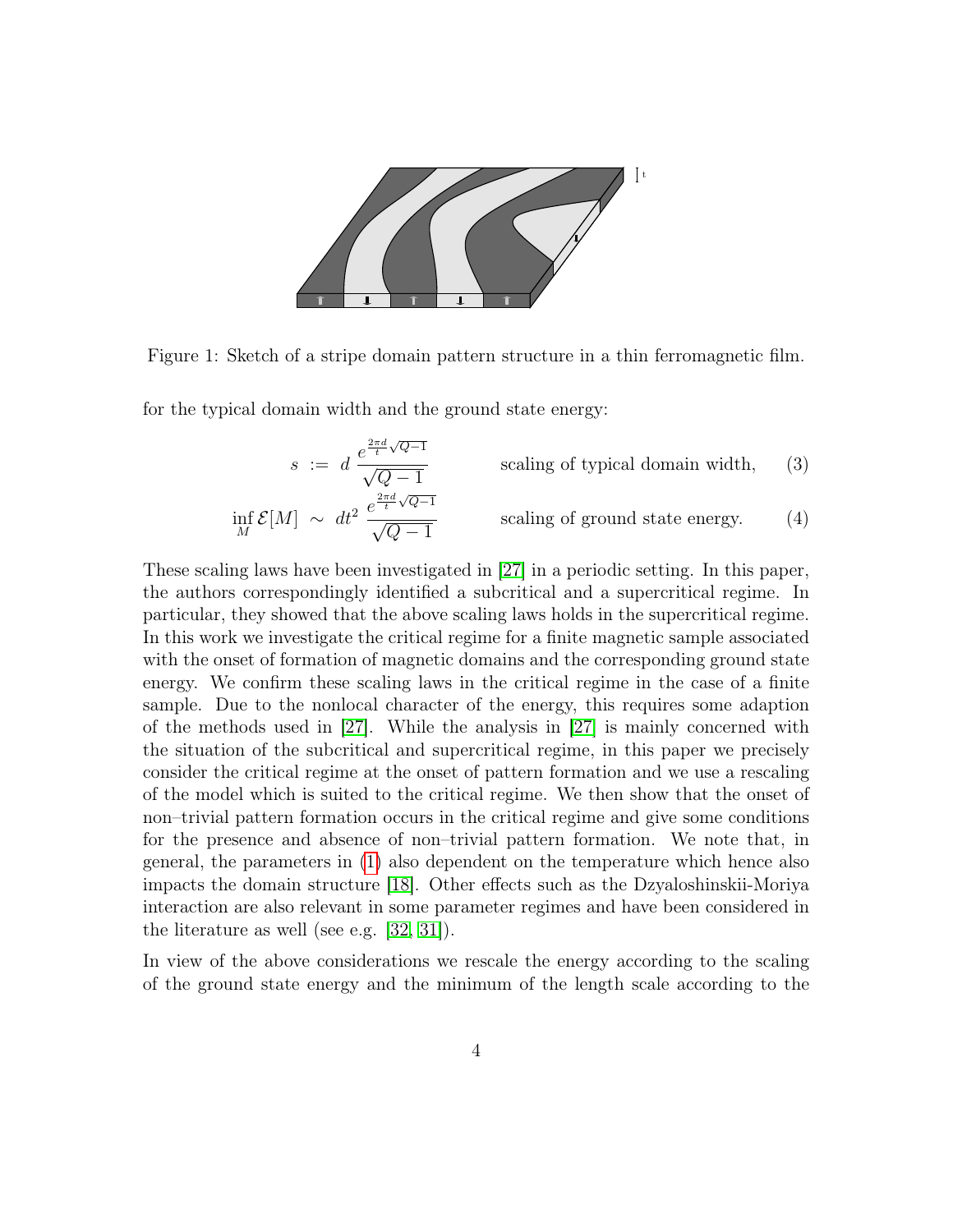typical width s of the magnetic domains or the sample, i.e.

$$
E_{\epsilon}[M] := \frac{\pi}{st^2} \mathcal{E}[\tilde{M}] \qquad \text{where } M(x, x_3) := \tilde{M}(sx, tx_3) \qquad (5)
$$

for  $(x, x_3) \in \mathbb{R}^2 \times \mathbb{R}$  and where we introduce the non-dimensional parameter

<span id="page-4-5"></span><span id="page-4-4"></span>
$$
\epsilon := e^{-\frac{2\pi d}{t}\sqrt{Q-1}},\tag{6}
$$

which represents the ratio between the typical width of transition layers versus the typical domain width. Our problem can hence be characterized by the two dimensionless parameters Q and  $\epsilon$ . The thin film regime  $t \ll d$  corresponds to the regime  $\epsilon \ll 1$ . We will assume  $Q > 1$  throughout the paper. With the notation  $\Omega_1 := \Omega \times [0,1] \subset \mathbb{R}^3$ , we correspondingly investigate the energy  $E_{\epsilon}$  on the class of magnetizations

$$
\mathcal{A} = \left\{ M \in L^2(\mathbb{R}^3 : \mathbb{R}^3) \; : \; M \in H^1(\Omega_1), \, |M| = 1 \text{ in } \Omega_1 \text{ and } M = 0 \text{ else} \right\}.
$$

Variation of the magnetization in thickness direction is energetically unfavorable for thin films and penalized in terms of the exchange part of the energy. We hence reduce this problem in Section [2](#page-8-0) to a two–dimensional model, formulated in terms of the average magnetization over the film height, given by

$$
\overline{M}(x) := \left(\int_0^t M(sx, x_3) dz\right) \chi_{[0,t]}(x_3). \tag{7}
$$

We first give a criterion on the onset of pattern formation in terms of the size of the underlying domain  $Ω$ :

<span id="page-4-1"></span>**Theorem 1.1** (Onset of domain formation). Let  $\Omega \in \mathbb{R}^2$  be convex and bounded. Then there is a universal constant  $\epsilon_0 > 0$  such that for  $\epsilon \in (0, \epsilon_0)$  we have

(i) (Domains with small diameter) If diam  $\Omega < \frac{\pi}{2d}$  $\frac{\pi}{2e}(1-\frac{2}{|\ln{n}|})$  $\frac{2}{\vert \ln \epsilon \vert}), \text{ then}$ 

<span id="page-4-3"></span><span id="page-4-0"></span>
$$
\inf_{M \in \mathcal{A}, M = \overline{M}} E_{\epsilon}[M] = 0. \tag{8}
$$

Furthermore, the only two minimizers in [\(8\)](#page-4-0) are given by  $M = \pm e_3 \chi_{\Omega_1}$ .

<span id="page-4-2"></span>(ii) (Minimal energy for large domains) There are universal constants  $0 < c, R <$  $\infty$  such that for  $\Omega^{(R)} := \{x \in \Omega : \text{dist}(x, \Omega^c) \geq R\} \subset \Omega$  we have

$$
-\frac{\pi^2 e}{4}|\Omega| \le \inf_{M \in \mathcal{A}} E_{\epsilon}[M] \le -c|\Omega^{(R)}|.
$$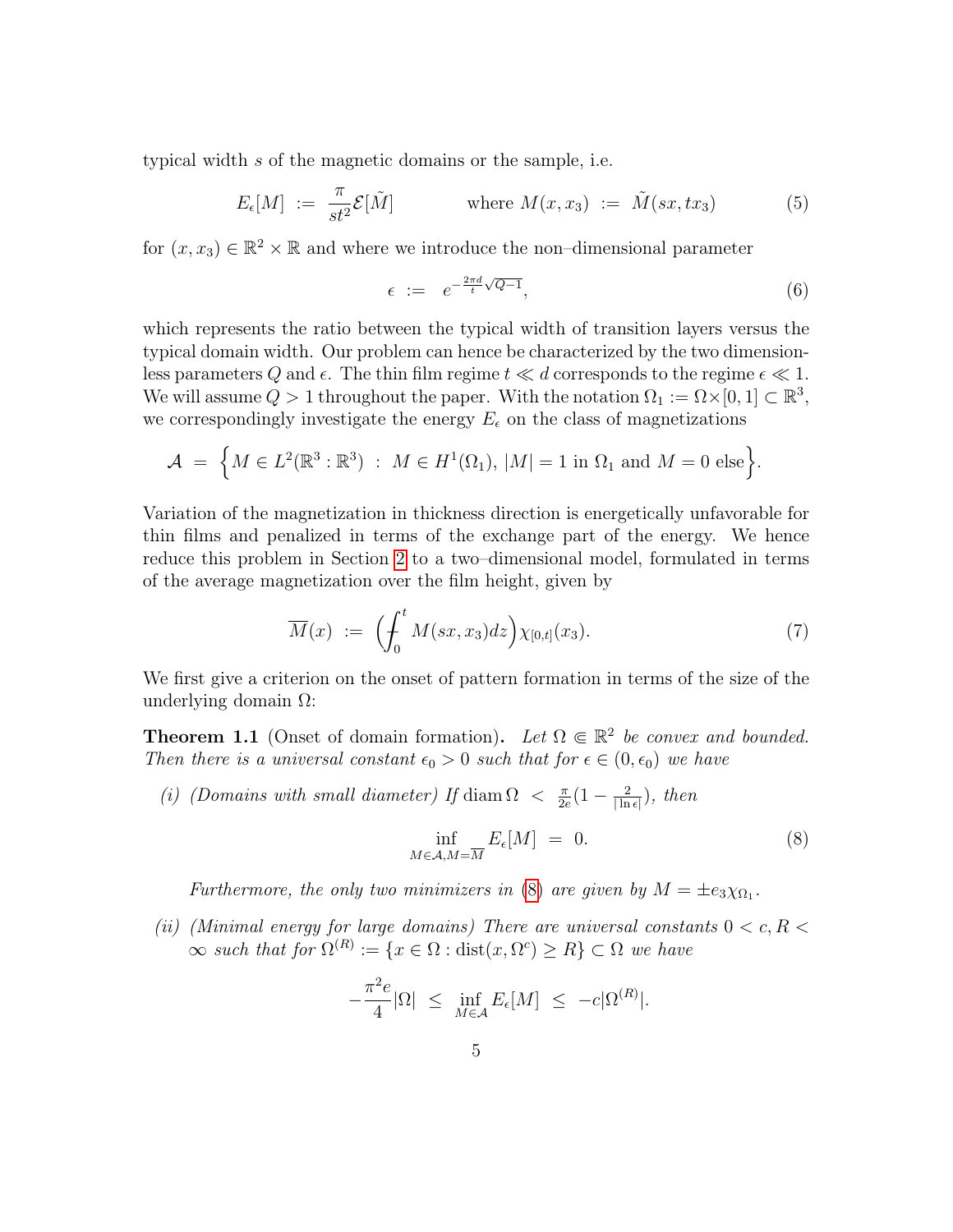Theorem [1.1](#page-4-1) characterizes the onset of magnetic domains. In particular, statement (i) shows that for samples with small diameter and for magnetizations with  $M = M$ , the energy is minimized by  $m = \pm e_3 \chi_{\Omega_1}$ . For general magnetizations a related estimate holds true up to a small error as stated in Lemma [3.2.](#page-16-0) For larger films, statement [\(ii\)](#page-4-2) shows that the uniform magnetization is not optimal anymore. Furthermore, this statement confirms the scaling law [\(4\)](#page-3-2) for the ground state energy, formulated in the rescaled variables.

The theorem is concerned with the scaling law [\(3\)](#page-3-0) for the average size of the domain. These statements are formulated in terms of the total interfacial length which can be seen as a measure for the typical width of the domains (since  $\Omega$  has area of order one). In turn, this (scalingwise) implies that the average width of the magnetic domains is of order one. We have the following rigorous justification for these observations:

<span id="page-5-3"></span>**Theorem 1.2** (BV bounds and compactness). With the assumptions of Theorem [1.1](#page-4-1) and with M defined in [\(7\)](#page-4-3) we have

<span id="page-5-0"></span>(i)  $\left(BV \text{ estimate}\right)$  For the average magnetization [\(7\)](#page-4-3) we have

$$
\left| \ln \left( \frac{\|\nabla \overline{M}_3\|_{\Omega_1}}{\pi^2 e^2 |\Omega|} \right) \right| \|\nabla \overline{M}_3\|_{\Omega_1} \leq E_{\epsilon}[\overline{M}] + \frac{\pi^2 e}{4} |\Omega| \qquad \forall M \in \mathcal{A}.
$$

<span id="page-5-1"></span>(ii) (BV estimate for low energy configurations) For any  $\alpha > 0$  there are constants  $c_{\alpha}, C_{\alpha} > 0$  such that for any  $M \in \mathcal{A}$  with  $E_{\epsilon}[M] < -\alpha |\Omega|$  we have

$$
c_{\alpha}|\Omega| \leq \|\nabla \overline{M}_3\|_{\Omega_1} \leq C_{\alpha}|\Omega|.
$$

<span id="page-5-2"></span>(iii) (Compactness) For any family  $M_{\epsilon} \in \mathcal{A}$  with

$$
\limsup_{\epsilon \to 0} E_{\epsilon}[M_{\epsilon}] < \infty
$$

there is  $m \in BV(\mathbb{R}^2, \pm e_1)$  with  $|M| = 1$  in  $\Omega$  and  $M = 0$  else such that for a subsequence  $\epsilon \to 0$  and with  $(m \otimes \chi_{[0,1]})(x, x_3) := m(x)\chi_{[0,1]}(x_3)$  we have

$$
M_{\epsilon} \rightarrow m \otimes \chi_{[0,1]} \qquad in \ L^1(\Omega_1).
$$

The above theorem gives a rigorous justification for the conjecture on the scaling law [\(3\)](#page-3-0) for the typical domain size. Statement [\(i\)](#page-5-0) shows that a sharp bound for the BV norm in terms of the nonlocal energy. In particular, for configurations with small relative energy [\(ii\)](#page-5-1) shows that the total length of the interfaces is of order 1. Finally,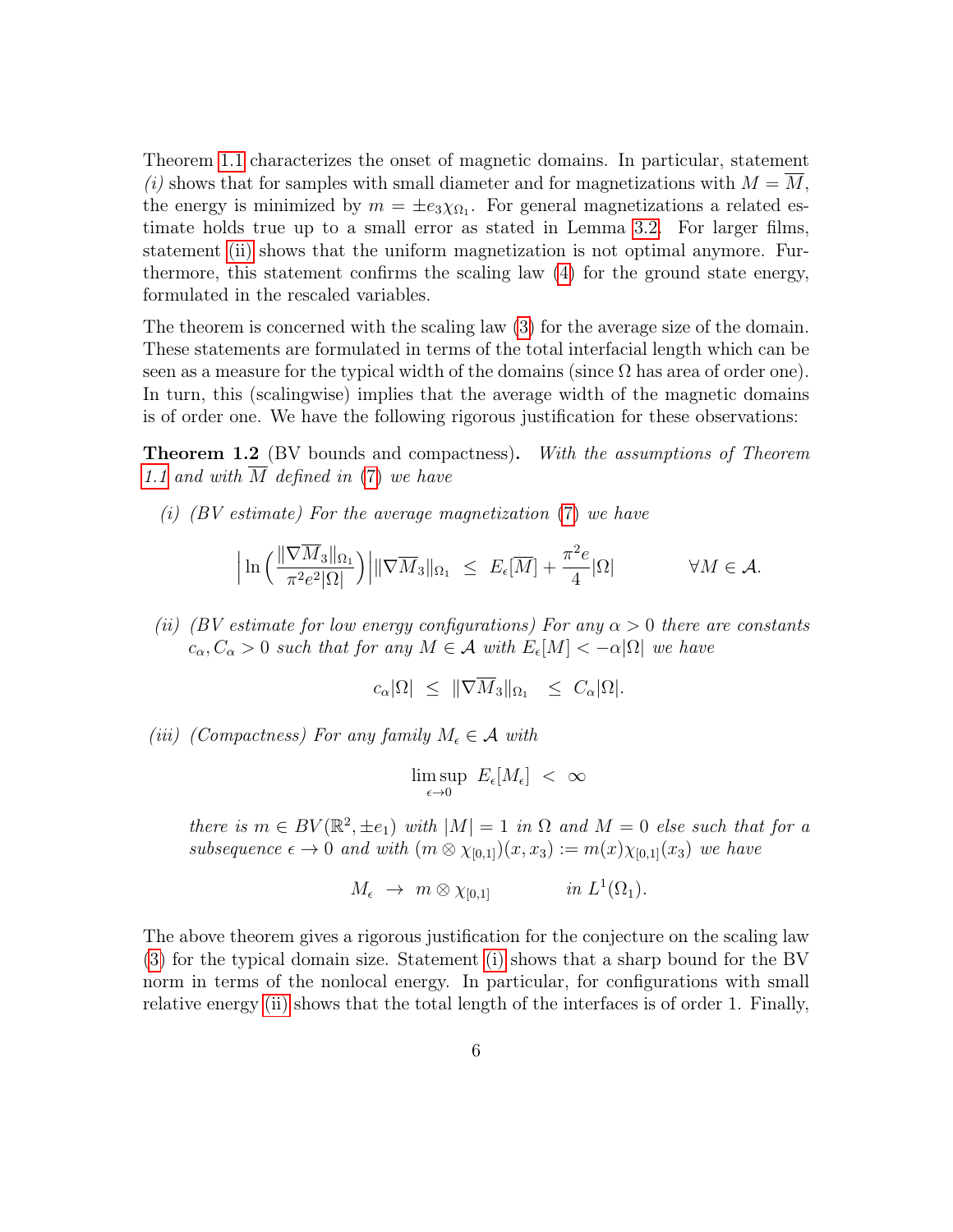[\(iii\)](#page-5-2) gives a corresponding compactness result which is a direct consequence of these bounds on the BV norm.

In the course of the proof, we first show that the energy [\(5\)](#page-4-4) can be approximated in our regime by another two–dimensional energy, given by

$$
F_{\epsilon}[m] = |\ln \epsilon| \int_{\Omega} \left(\frac{\epsilon}{2} |\nabla m|^2 + \frac{1}{2\epsilon} (1 - m_3^2) \right) dx - \frac{1}{8} \iint_{\mathbb{R}^4} \frac{|m_3(x) - m_3(x')|^2}{|x - x'|^3} dx dx'. \tag{9}
$$

In fact, the corresponding results to Theorems [1.1](#page-4-1) and [1.2](#page-5-3) also hold for the energy  $F_{\epsilon}$ . The natural domain for the energy  $F_{\epsilon}$  is the class of magnetizations

<span id="page-6-0"></span>
$$
\overline{\mathcal{A}} := \{ m \in L^2(\mathbb{R}^2; \mathbb{R}^2) : m \in H^1(\Omega), |m| = 1 \text{ in } \Omega \text{ and } m = 0 \text{ else} \}.
$$

Without the nonlocal term, by standard Modica–Mortola theory the first two terms on the right hand side of [\(9\)](#page-6-0) would  $\Gamma$ -converge to the BV norm of  $m_3$ . The second term is nonlocal and is the homogeneous  $H^{\frac{1}{2}}$ -norm of  $m_3$ . Note that the BV-norm has the same scaling as the  $H^{\frac{1}{2}}$ -norm which is a major difficulty in the proof of the results and which explains the appearance of logarithms in the statement of Theorem [1.2.](#page-5-3) In the proof we will show that the leading order contributions of these two terms cancel in the limit  $\epsilon \to 0$  and the bound on the ground state energy is derived from the remaining term.

We note that the corresponding model in a periodic setting has been investigated in [\[27\]](#page-25-8) by Muratov, Nolte and the second author. The authors identified a subcritical and a supercritical regime. In the subcritical regime, they then show a  $\Gamma$ -limit result where the energy converges to a local limit energy. In the supercritical case, energy bounds are derived which confirm the scaling laws  $(3)-(4)$  $(3)-(4)$  $(3)-(4)$ . In this work we consider the critical regime in the geometry of a finite sample where additional surface charges may occur at the lateral boundary of the magnetic film. In this setting, we show that the same scaling laws still hold. Furthermore, we derive new conditions on the onset of pattern formation within the critical regime.

We also note that a corresponding sharp interface versions of the energy [\(1\)](#page-1-1) has been considered by different authors. In these models, compared to the energy [\(9\)](#page-6-0), the local part of the energy is replaced by the perimeter term. At the same time, the  $H^{\frac{1}{2}}$ -norm is replaced by a regularized version of this norm with an  $\epsilon$ -dependent high frequency cut–off. This is reminiscent of the results of Bourgain, Brezis, Mironescu [\[4\]](#page-24-8) and Dávila [\[15\]](#page-24-9) which show the convergence of a class of nonlocal perimeter functionals towards the  $BV$ -norm. A related two-dimensional model energy has been studied by Muratov and Simon in [\[35\]](#page-26-4), where the authors show among other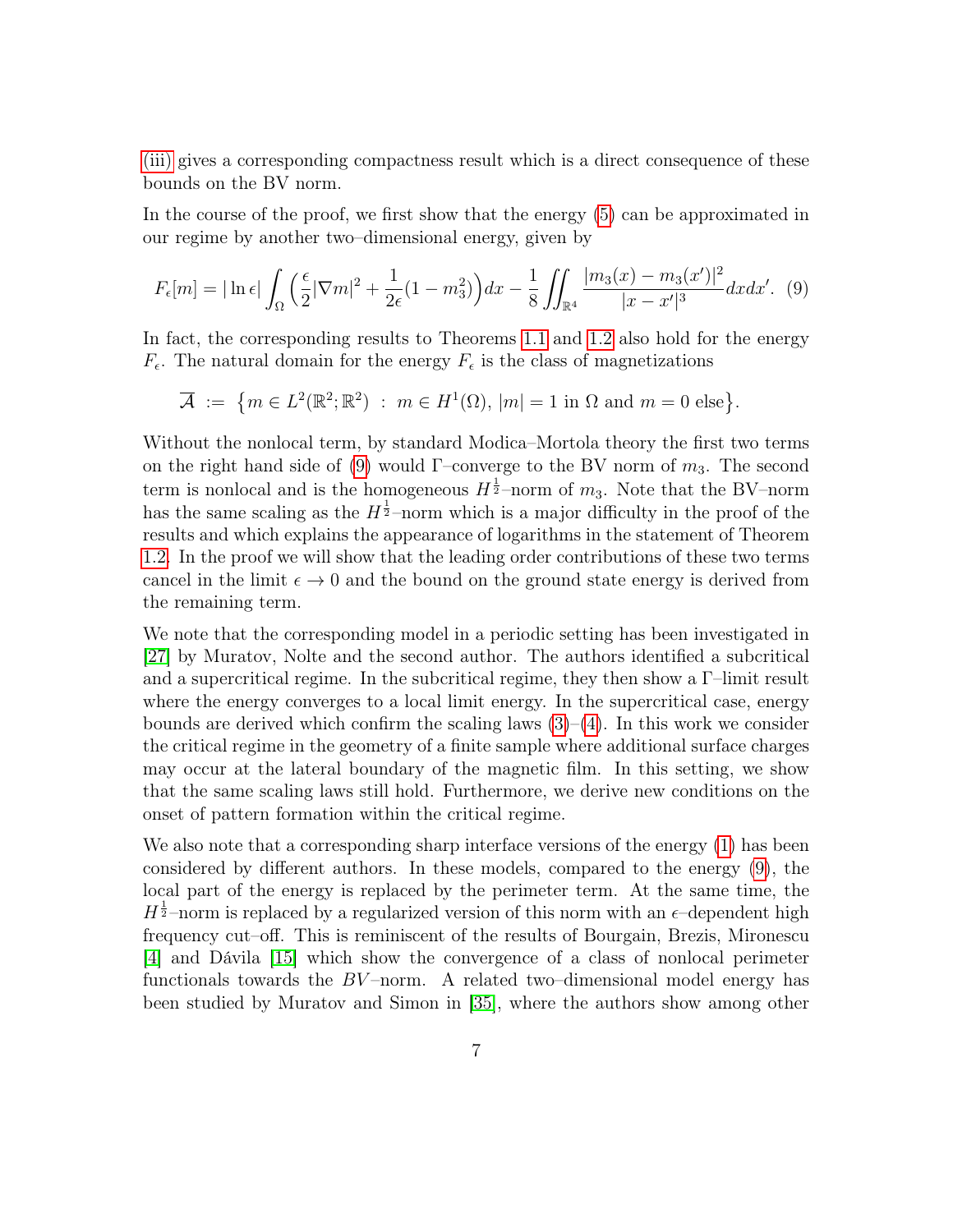results a Γ-convergence result. For a different approximation of the nonlocal term, a corresponding Γ-convergence result has been given by Cesaroni and Novaga [\[7\]](#page-24-10). A corresponding Γ–convergence result in arbitrary dimensions and for a more general class of approximations of the nonlocal energy has been shown in [\[26\]](#page-25-12) by Shi together with the second author. These results can be seen as second order extensions of the result in [\[15\]](#page-24-9).

More generally, pattern formation has also been investigated in related models which include a competition between a local isoperimetric term and an opposing nonlocal term such as e.g. the Ohta-Kawasaki energy [\[1,](#page-23-0) [2,](#page-24-11) [10,](#page-24-12) [11,](#page-24-13) [20\]](#page-25-13), liquid drop models [\[12,](#page-24-14) [22,](#page-25-14) [34\]](#page-26-5) or elastic materials (these references are certainly not complete). The methods used are typically specific for the model at hand. In particular, in the above models the nonlocal term does not have the same scaling as the perimeter contrary to the problem considered here.

Structure of paper: In Section [2](#page-8-0) we derive estimates on the stray field which show that the energy [\(5\)](#page-4-4) can be approximated by the two–dimensional energy [\(9\)](#page-6-0). The proofs of Theorem [1.1](#page-4-1) and Theorem [1.2](#page-5-3) are then given in Sections [3](#page-14-0) and [4.](#page-19-0) In particular, the theorems are a consequence of Lemma [3.2](#page-16-0) and Propositions [3.3,](#page-17-0) [3.4](#page-19-1) and [4.3.](#page-22-0)

**Notation:** We write  $A \leq B$  if  $A \leq CB$  for some universal constant  $C < \infty$ . The notations  $\geq$  and  $\sim$  are defined analogously.

For two sets  $E, F \subset \mathbb{R}^n$  we write  $E \in F$  if the set E is compactly embedded in the set F. By  $B_\delta(E) := \{x \in \mathbb{R}^n : \text{dist}(x, E) < \delta\}$  we denote the  $\delta$ -neighborhood of the set E. For a set  $\Omega \subset \mathbb{R}^n$  with non–zero interior we write  $|\Omega| := \mathcal{L}^n(\Omega)$  and  $|\partial\Omega| := \mathcal{L}^{n-1}(\partial\Omega)$ . By  $\chi_{\Omega}$  we denote the characteristic function of the set  $\Omega$ . The total variation of a function on the set  $\Omega$  is written as  $\|\nabla f\|_{\Omega} := \int_{\Omega} |\nabla f|$ .

We denote points in  $\mathbb{R}^3$  usually by  $\overline{x} = (x, x_3) \in \mathbb{R}^3$ . On the other hand, the magnetization vector field  $M : \mathbb{R}^3 \to \mathbb{R}^3$  is written in the form  $M = (M', M_3)$ . We use the notation  $M := m \otimes \chi_{[0,t]}$  for the function  $M(x,x_3) = m(x)\chi_{[0,t]}(x_3)$ . For the two–dimensional Fourier transform we use the convention

$$
\widehat{f}(\xi) = \frac{1}{2\pi} \int_{\mathbb{R}^2} f(x) e^{-i\xi \cdot x} dx,
$$

so that in particular Plancherel's identity holds with prefactor 1.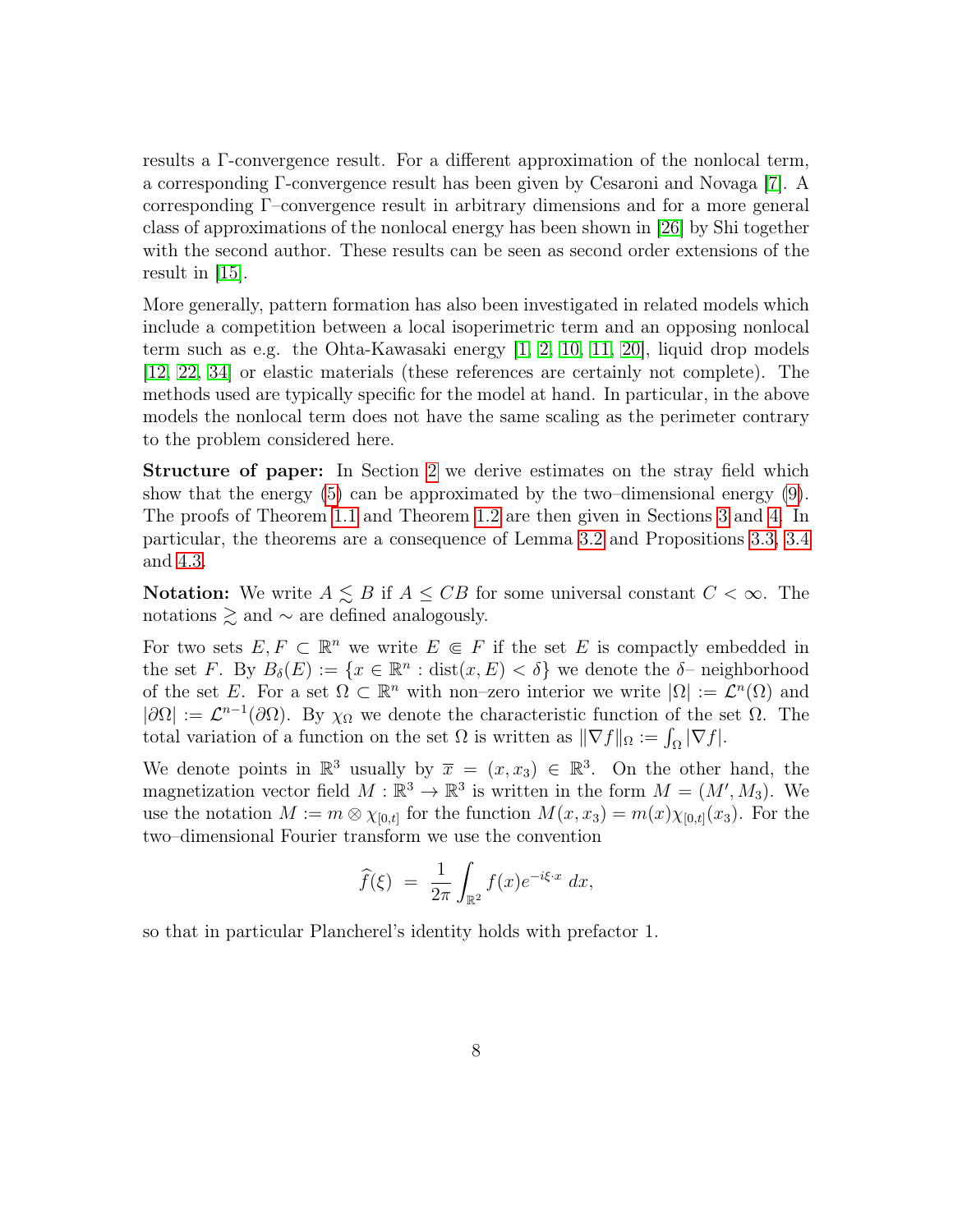# <span id="page-8-0"></span>2 Dimensional reduction

In this section, we show that the two–dimensional energy [\(9\)](#page-6-0) is a good approximation for the initial energy in the considered regime of thin–films. Due to the specific geometry of our sample, it is useful to differentiate between directions within the film plane and normal directions. We hence consistently write  $(x, x_3) \in \mathbb{R}^2 \times \mathbb{R}$ for points in  $\mathbb{R}^3$ . We first recall that the stray field operator [\(2\)](#page-2-0) is the orthogonal projection onto gradient fields:

<span id="page-8-2"></span>**Lemma 2.1** (Stray field). For any  $M \in H^1(\mathbb{R}^3; \mathbb{R}^3)$  we have

$$
\mathcal{H}(M)(x,x_3) = \nabla \int_{\mathbb{R}^3} K(x - x', x_3 - x'_3) \operatorname{div} M(x', x'_3) dx' dx'_3, \tag{10}
$$

where the kernel  $K : \mathbb{R}^2 \times \mathbb{R} \to \mathbb{R}$  and its Fourier transform (in terms of x) are

<span id="page-8-1"></span>
$$
K(x,x_3) := \frac{1}{4\pi\sqrt{|x|^2 + x_3^2}}, \qquad \widehat{K}(\xi,x_3) = \frac{1}{4\pi|\xi|}e^{-|x_3||\xi|}.
$$

Furthermore,  $\mathcal{H}: L^2(\mathbb{R}^3; \mathbb{R}^3) \to L^2(\mathbb{R}^3; \mathbb{R}^3)$  is linear,  $\mathcal{H}^2(M) = \mathcal{H}(M)$  and

$$
(i) \int_{\mathbb{R}^3} \mathcal{H}[M] \cdot (\mathcal{H}[\tilde{M}] - \tilde{M}) = 0 \qquad \forall \tilde{M} \in H^1(\mathbb{R}^3; \mathbb{R}^3).
$$
  

$$
(ii) \int_{\mathbb{R}^3} |\mathcal{H}[M]|^2 \le \int_{\mathbb{R}^3} |M|^2.
$$

*Proof.* The kernel K is just the Newton kernel in  $\mathbb{R}^3$  which justifies [\(10\)](#page-8-1). A standard integral formula [\[39,](#page-26-6) eq 6.554.1] then yields

$$
\widehat{K}(\xi) = \frac{1}{2\pi} \int_{\mathbb{R}^2} \frac{e^{-i\xi \cdot x}}{4\pi \sqrt{|x|^2 + x_3^2}} dx = \int_0^\infty \frac{J_0(|\xi|r)}{4\pi \sqrt{r^2 + x_3^2}} r dr = \frac{1}{4\pi} \frac{1}{|\xi|} e^{-|x_3||\xi|},
$$

where  $J_0$  is the Bessel function of first kind. We next give the proof for (i)–(ii): Multiple integration by parts yields

$$
\int_{\mathbb{R}^3} \mathcal{H}(M) \cdot \mathcal{H}(\tilde{M}) \,\, = \,\, - \int_{\mathbb{R}^3} \varphi \cdot \Delta \tilde{\varphi} \,\, = \,\, \int_{\mathbb{R}^3} \varphi \cdot \mathrm{div} \, \tilde{M} \,\, = \,\, \int_{\mathbb{R}^3} \mathcal{H}(M) \cdot \tilde{M}.
$$

Estimate (ii) follows from (i) and an application of Cauchy-Schwarz.

 $\Box$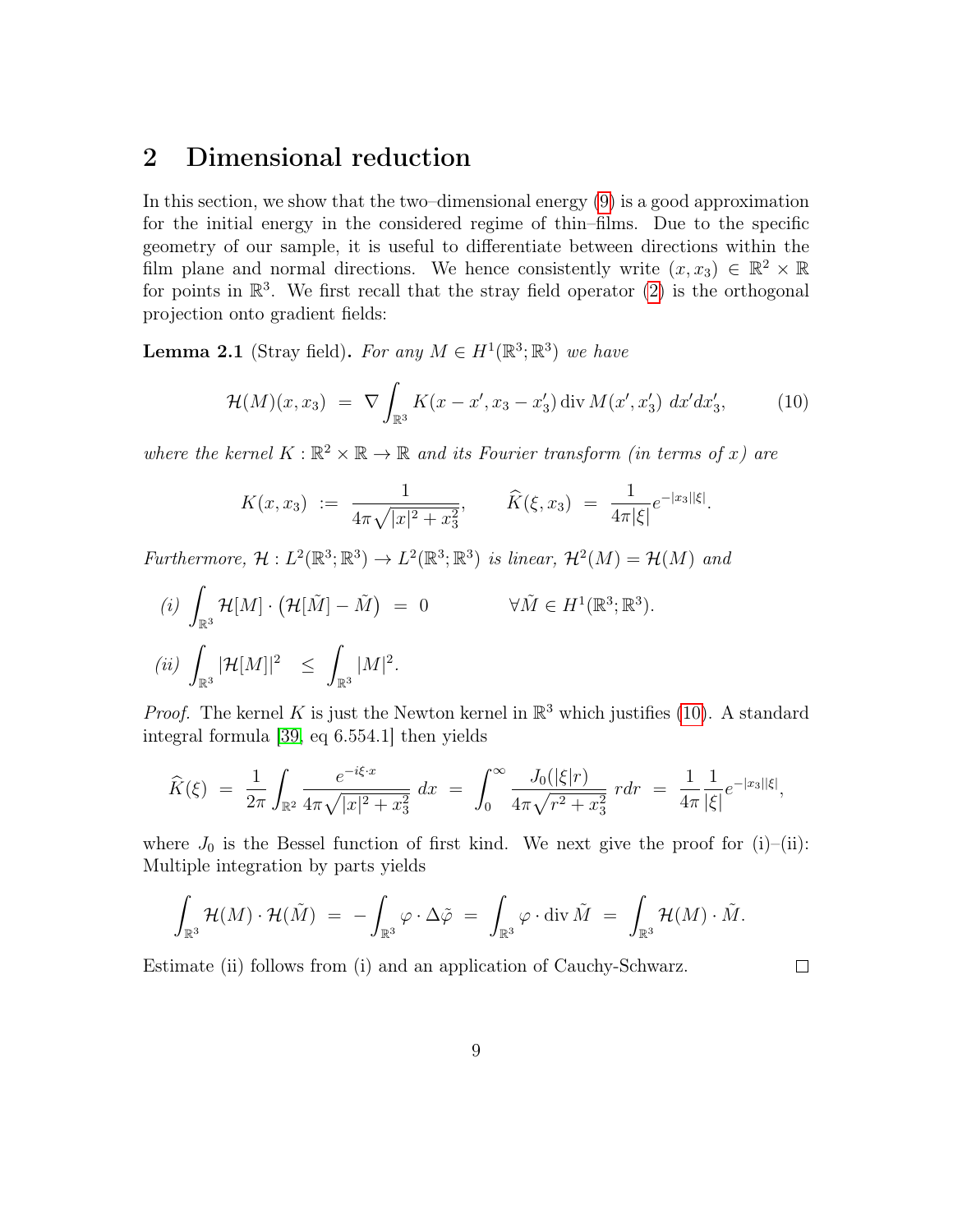Variation of the magnetization in thickness direction is energetically unfavorable for thin films and penalized in terms of the exchange part of the energy. For  $M \in$  $H^1(\Omega_t;\mathbb{R}^3)$  we hence consider the corresponding magnetization [\(7\)](#page-4-3) which is averaged in the thickness direction.

The following result is a version of [\[27,](#page-25-8) Theorem 5.2] for finite domains. The different geometry requires some adaptions to the proof since the magnetization might be discontinous at the lateral boundary. This is reflected on the right hand side of [\(11\)](#page-9-0) which incorporates the lateral sample boundary  $\partial\Omega \times [0, t]$ :

<span id="page-9-3"></span>**Theorem 2.2** (Reduction of stray field). Let  $\tilde{\Omega} \in \mathbb{R}^2$  and let  $\tilde{\Omega}_t := \tilde{\Omega} \times [0, t]$ . Let  $M = (M', M_3) \in \mathcal{A}$  and let  $\overline{M}$  be given by [\(7\)](#page-4-3). Then

$$
\int_{\mathbb{R}^3} |\mathcal{H}[M]|^2 = \int_{\mathbb{R}^3} |\mathcal{H}[\overline{M}]|^2 + \mathcal{O}\Big(t|B_t(\partial \tilde{\Omega}) \cap \tilde{\Omega}| + t^2 \int_{\tilde{\Omega}_t} |\nabla M|^2\Big). \tag{11}
$$

*Proof.* We define  $U := M - \overline{M}$ . Since  $\overline{U} = 0$  by Lemma [2.1](#page-8-2) and Poincaré's inequality we have

<span id="page-9-0"></span>
$$
\int_{\mathbb{R}^3} |\mathcal{H}(U)|^2 \le \int_{\tilde{\Omega}_t} |U|^2 \le t^2 \int_{\tilde{\Omega}_t} |\partial_3 M|^2 = \mathcal{O}\Big(t^2 \int_{\tilde{\Omega}_t} |\nabla M|^2\Big). \tag{12}
$$

We write  $M = \overline{M} + U$  and expand the expression on the left hand side of [\(11\)](#page-9-0) using the fact that  $\mathcal H$  is a linear operator. By [\(12\)](#page-9-1) it is then enough to show that

<span id="page-9-2"></span><span id="page-9-1"></span>
$$
\left| \int_{\tilde{\Omega}_t} \mathcal{H}(\overline{M}) \cdot U \right| = \mathcal{O}\left(t | B_t(\partial \tilde{\Omega}) \cap \tilde{\Omega}| + t^2 \int_{\tilde{\Omega}_t} |\nabla M|^2\right).
$$
 (13)

For  $\delta > 0$ , we choose a cut-off function  $\zeta_{\delta} \in H^1(\mathbb{R}^2)$  by  $\zeta_{\delta}(x) := \min \{1, \frac{1}{\delta}\}$  $\frac{1}{\tilde{\delta}} \operatorname{dist}(x, \partial \tilde{\Omega})\}$ for  $x \in \tilde{\Omega}$  and  $\zeta_{\delta} = 0$  else. Then we have  $0 \leq \zeta_{\delta} \leq 1$  and  $\zeta_{\delta} = 0$  in  $\tilde{\Omega}^c$  and  $\zeta = 1$ in  $\tilde{\Omega}\backslash\tilde{B}$  where  $\tilde{B} := B_{\delta}(\partial\tilde{\Omega}) \cap \tilde{\Omega}$ . We now define  $M_{\delta}(x,x_3) := \tilde{\zeta}_{\delta}(x)\overline{M}(x,x_3)$ . By Lemma [2.1,](#page-8-2) by Jensen's inequality and with the choice  $\delta := t$  we then have

$$
\int_{\tilde{\Omega}_t} |\mathcal{H}(M_{\delta}) - \mathcal{H}(\overline{M})|^2 \leq \int_{\tilde{\Omega}_t} |M_{\delta} - \overline{M}|^2 \leq \delta |\tilde{B}| = t|\tilde{B}|,
$$
  

$$
t^2 \int_{\tilde{\Omega}_t} |\nabla M_{\delta}|^2 \leq t^2 \Big( \frac{t|\tilde{B}|}{\delta^2} + \int_{\tilde{\Omega}_t} |\nabla \overline{M}|^2 \Big) = \mathcal{O}\Big(t|\tilde{B}| + t^2 \int_{\tilde{\Omega}_t} |\nabla M|^2\Big).
$$

By an application of Cauchy–Schwarz and in view of [\(12\)](#page-9-1), we then also have

$$
\left| \int_{\tilde{\Omega}_t} \mathcal{H}(M_{\delta} - \overline{M}) \cdot U \right| \ = \ \mathcal{O}\Big(t|\tilde{B}| + t^2 \int_{\tilde{\Omega}_t} |\nabla M|^2\Big).
$$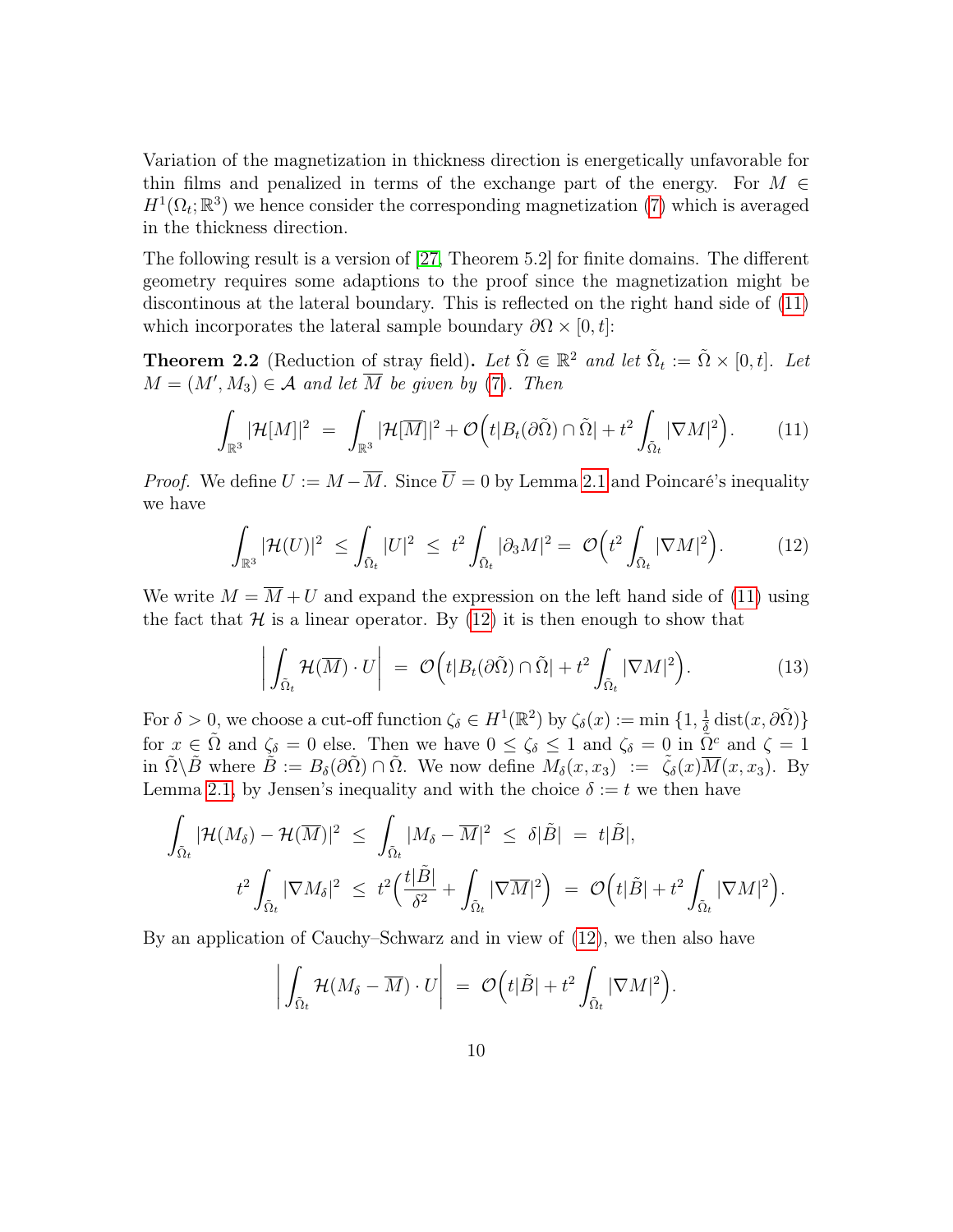In view of these calculations, [\(13\)](#page-9-2) then follows if we can show that

<span id="page-10-1"></span><span id="page-10-0"></span>
$$
X \; := \; \bigg| \int_{\tilde{\Omega}_t} \mathcal{H}(\overline{M}_\delta) \cdot U \bigg| \; = \; \mathcal{O} \Big( t^2 \int_{\tilde{\Omega}_t} |\nabla M|^2 \Big).
$$

The advantage of the new function  $M_{\delta}$  is that  $M_{\delta} = 0$  on  $\partial \tilde{\Omega} \times [0, t]$  which implies

$$
\int_{\tilde{\Omega}_t} |\nabla'\overline{M}|^2 dx dx_3 = \int_{\mathbb{R}^3} |\nabla'\overline{M}|^2 dx dx_3 = \int_{\mathbb{R}^3} |\xi|^2 |\widehat{\overline{M}}|^2 d\xi dx_3.
$$
 (14)

We use the stray field formula from Lemma [2.1](#page-8-2) and apply the Fourier transform in x. Integrating by parts and since  $\overline{M}(x, x_3) = \overline{M}(x)\chi_{[0,t]}(x_3)$  with  $P := \widehat{M_{\delta}(\xi)}$  we get

$$
\widehat{\mathcal{H}}(\overline{M})(\xi, x_3) = 4\pi \Big( \int_0^t |\xi|^2 \widehat{K}(\xi, x_3 - x_3') dx_3' P' - \int_0^t i\xi \partial_3 \widehat{K}(\xi, x_3 - x_3') dx_3' P_3 \Big)
$$
  

$$
\widehat{\mathcal{H}}_3(\overline{M})(\xi, x_3) = 4\pi \Big( \int_0^t \partial_3^2 \widehat{K}(\xi, x_3 - x_3') dx_3' P_3 - \int_0^t i\xi \partial_3 \widehat{K}(\xi, x_3 - x_3') dx_3' P' \Big).
$$
\n(15)

We note that the antiderivative and derivative of  $K = \frac{1}{4\pi}$  $\frac{1}{4\pi|\xi|}e^{-|\xi||x_3|}$  in  $x_3$  are given by  $\int K = \frac{\operatorname{sign} x_3}{4\pi |\xi|^2}$  $\frac{\text{sign}\, x_3}{4\pi|\xi|^2}(1-e^{-|\xi||x_3|})+c \,\,\text{and}\,\,\partial_3K=\frac{\text{sign}\, x_3}{4\pi}$  $\frac{\sin x_3}{4\pi}e^{-|\xi||x_3|}$ . With these identities we compute the Fourier multipliers in [\(15\)](#page-10-0) for  $x_3 \in (0, t)$ . We get

$$
\mu_1(\xi, x_3) := 4\pi |\xi|^2 \int_0^t \widehat{K}(\xi, x_3 - x_3') dx_3' = \frac{1}{2} (e^{-|\xi||x_3 - t|} + e^{-|\xi||x_3|} - 2),
$$
  
\n
$$
\mu_2(\xi, x_3) := 4\pi |\xi| \int_0^t \partial_3 \widehat{K}(\xi, x_3 - x_3') dx_3' = \frac{1}{2} (e^{-|\xi|(t - x_3)} - e^{-|\xi|x_3}) ,
$$
  
\n
$$
\mu_3(\xi, x_3) := 4\pi \int_0^t \partial_3^2 \widehat{K}(\xi, x_3 - x_3') dx_3' = \frac{1}{2} (e^{-|\xi|(t - x_3)} + e^{-|\xi|x_3}) .
$$

We now use the fact that U has a vanishing average, i.e.  $\overline{U} = 0$ , to conclude that

$$
X = \Big|\int_{\mathbb{R}^3} \mathcal{H}(M_{\delta}) \cdot U \, dx\Big| = \Big|\int_{\mathbb{R}^3} (\mathcal{H}(M_{\delta}) - M_{\delta,3}e_3) \cdot U \, dx\Big|.
$$

Hence, by Plancherel's identity we can estimate  $X$  in the form

<span id="page-10-2"></span>
$$
X = \left| \int_{\mathbb{R}^3} (\mathcal{H}(M_\delta) - M_{\delta,3}e_3) \cdot U \, dx \right|
$$
  
\n
$$
\leq \sum_{i=1}^{3} \int_{\mathbb{R}^3} |\mu_i - \delta_{i3}| |\widehat{M}_\delta(\xi)| |\widehat{U}(\xi, x_3)| \, d\xi dx_3.
$$
\n(16)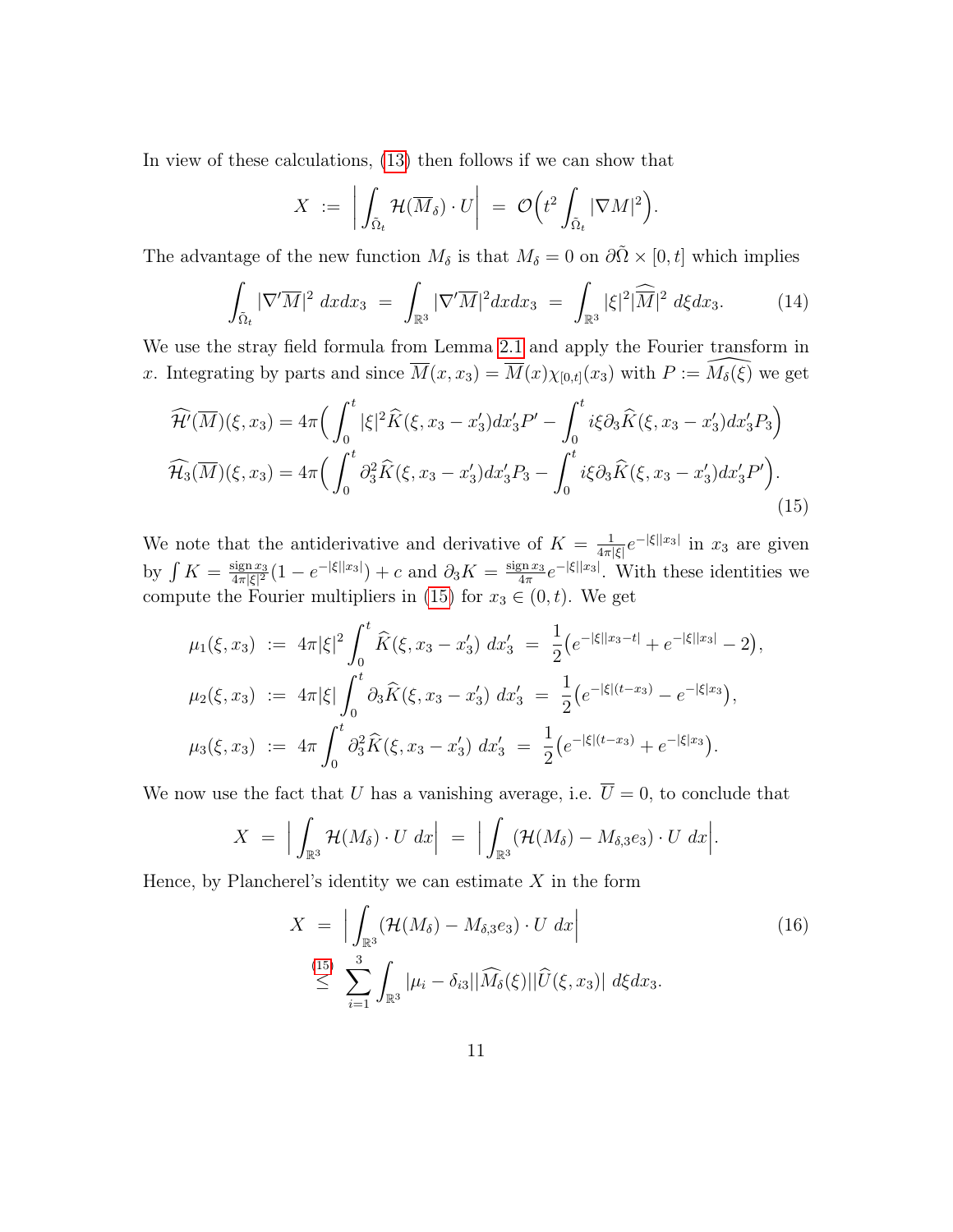By Taylor expansion we have  $|\mu_i(\xi, x_3) - \delta_{i3}| \leq |\xi| t$  for  $i = 1, 2, 3$  and  $|x_3| \leq t$ . Also using Cauchy–Schwarz and [\(12\)](#page-9-1) and in view of [\(14\)](#page-10-1) the proof is concluded by

$$
X \stackrel{(16)}{\leq} t \int_0^t \int_{\mathbb{R}^2} |\xi| |\widehat{M}_{\delta}(\xi)| |\widehat{U}(\xi, x_3)| d\xi dx_3
$$
  

$$
\leq t \Big( \int_{\tilde{\Omega}} |\nabla' M_{\delta}|^2 dxdx_3 \Big)^{\frac{1}{2}} \Big( \int_{\mathbb{R}^3} |U|^2 dxdx_3 \Big)^{\frac{1}{2}} \lesssim t^2 \int_{\tilde{\Omega}} |\nabla M_{\delta}|^2 d x.
$$

We next derive the kernels for the main contribution of the stray field in thin–films.

<span id="page-11-3"></span>**Theorem 2.3** (Representation of stray field). Let  $M = (M', M_3) \in H^1(\mathbb{R}^3; \mathbb{R}^3)$  with spt  $M \subset \mathbb{R}^2 \times [0, t]$  and let  $\overline{M}$  be given by [\(7\)](#page-4-3). Then

<span id="page-11-0"></span>
$$
\int_{\mathbb{R}^3} |\mathcal{H}[\overline{M}]|^2 = \int_{\mathbb{R}^3} |\mathcal{H}[\overline{M_3}e_3]|^2 + \int_{\mathbb{R}^3} |\mathcal{H}[\overline{M'}]|^2 dx.
$$
 (17)

Furthermore, we have the representations:

$$
\int_{\mathbb{R}^3} |\mathcal{H}[\overline{M_3}e_3]|^2 \, dx = t \int_{\mathbb{R}^2} \overline{M_3}^2 \, dx - \frac{t^2}{8\pi} \iint_{\mathbb{R}^4} \Gamma(\frac{1}{t}|x - x'|) \frac{|\overline{M_3}(x) - \overline{M_3}(x')|^2}{|x - x'|^3} \, dxdx'
$$
\n
$$
\int_{\mathbb{R}^3} |\mathcal{H}[\overline{M'}]|^2 \, dx = \frac{t^2}{4\pi} \iint_{\mathbb{R}^4} \Theta(\frac{1}{t}|x - x'|) \frac{\operatorname{div} \overline{M'}(x) \operatorname{div} \overline{M'}(x')}{|x - x'|} \, dxdx'
$$

where the monotonically increasing functions  $\Gamma$ ,  $\Theta$ :  $[0,\infty) \to \mathbb{R}$  are given by

$$
\Gamma(\alpha) := 2\alpha^2 \left(1 - \frac{\alpha}{\sqrt{1 + \alpha^2}}\right), \quad \Theta(\alpha) := 2\left(\alpha \operatorname{arsinh}\left(\frac{1}{\alpha}\right) + \alpha^2 - \sqrt{1 + \alpha^2}\right). \tag{18}
$$

In particular,  $\Gamma(0) = \Theta(0) = 0$  and  $\Gamma(\alpha), \Theta(\alpha) \to 1$  for  $\alpha \to \infty$ .

*Proof.* To prove the assertion [\(17\)](#page-11-0) we write  $\overline{M} = \overline{M_3}e_3 + \overline{M'}$  and expand the expression  $\mathcal{H}(\overline{M_3}e_3 + \overline{M'})$ . The assertion then follows from

<span id="page-11-2"></span><span id="page-11-1"></span>
$$
\int_{\mathbb{R}^3} \mathcal{H}(\overline{M_3}e_3) \cdot \mathcal{H}(\overline{M}') = 0.
$$
\n(19)

The identity [\(19\)](#page-11-1) holds in view of the following symmetries: The (surface) charge density  $\partial_3 \overline{M_3}$  is antisymmetric w.r.t. the plane  $\{x_3 = \frac{1}{2}\}$  $\frac{1}{2}$ , while the charge density  $\nabla' M'$  is symmetric w.r.t. the same plane. These symmetry properties carry over to the created stray fields.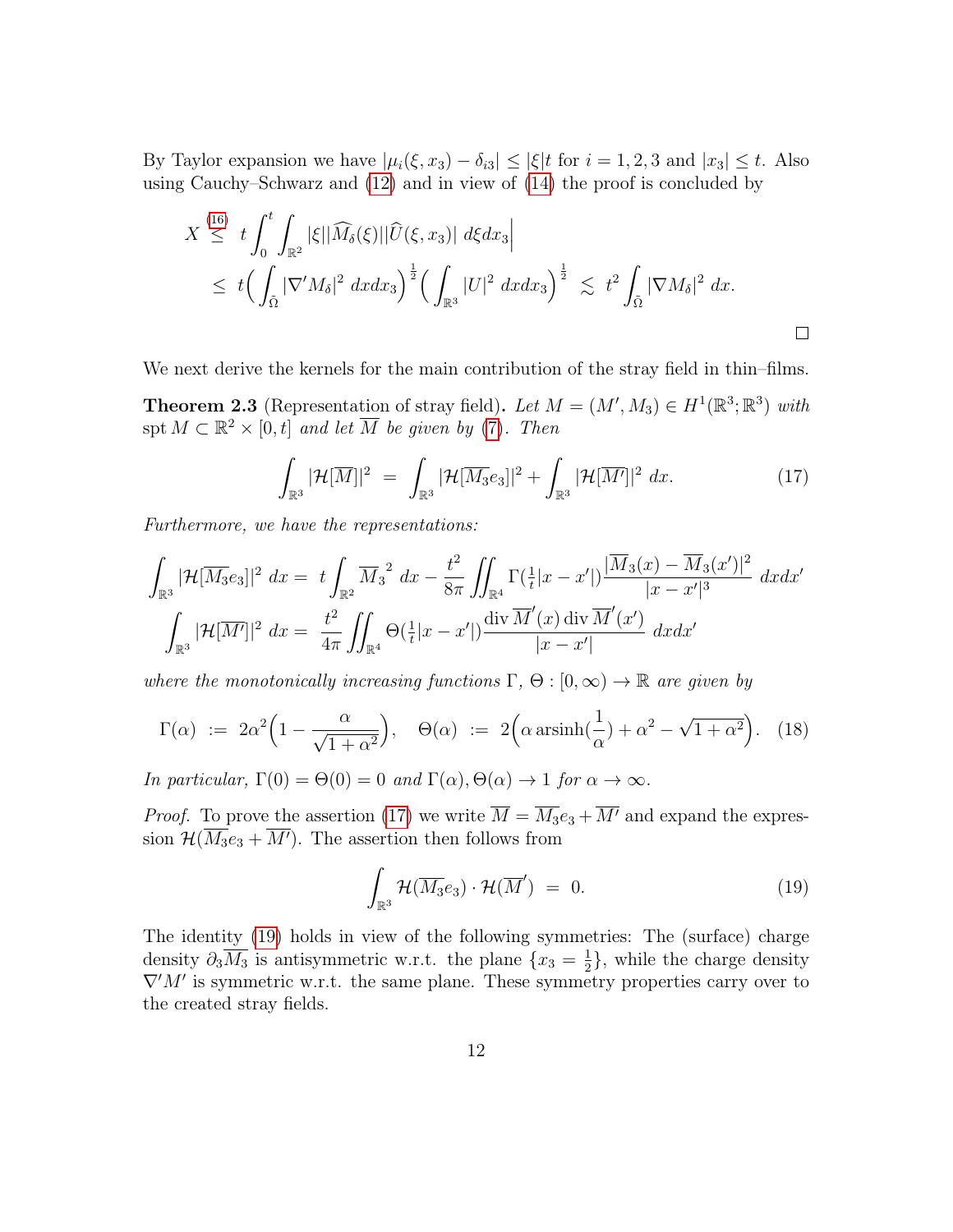The proof of the representation formulas is based on the real space representation [\(20\)](#page-12-0) of the stray field energy in Lemma [2.1.](#page-8-2) In particular, we have

$$
\int_{\mathbb{R}^3} |\mathcal{H}[\overline{M}]|^2 \, dx = \iint_{\mathbb{R}^6} K(x - x', x_3 - x'_3) \operatorname{div} \overline{M}(x) \operatorname{div} \overline{M}(x') \, dx_3 dx'_3 dx dx'. \tag{20}
$$

We apply this formula for  $M_3e_3$  as well as for  $M'$ . Integrating by parts two times in  $x_3$  in the formula [\(20\)](#page-12-0) yields

$$
\int_{\mathbb{R}^3} |\mathcal{H}[\overline{M_3}e_3]|^2 \, dx = \iint_{\mathbb{R}^4} \Big( \iint_{[0,t]^2} \partial_3^2 K(x - x', x_3 - x'_3) dx_3 dx'_3 \Big) \overline{M}_3(x) \overline{M}_3(x') \, dx dx' \n=:\iint_{\mathbb{R}^4} G_t(x - x') \overline{M}_3(x) \overline{M}_3(x') \, dx dx', \tag{21}
$$

where

<span id="page-12-1"></span><span id="page-12-0"></span>
$$
G_t(x) = \int_0^t \left[ \partial_3 K(x, x_3 - x_3') \right]_{x_3=0}^{x_3=t} dx_3' = 2(K(x, 0) - K(x, t))
$$
  
=  $\frac{1}{2\pi |x|} \left( 1 - \frac{1}{\sqrt{1 + (\frac{t}{|x|})^2}} \right) \stackrel{\text{(18)}}{=} \frac{t^2}{4\pi |x|^3} \Gamma(\frac{|x|}{t}).$ 

We write the right hand side of [\(21\)](#page-12-1) as a difference operator, i.e.

$$
\int_{\mathbb{R}^3} |\mathcal{H}[\overline{M_3}e_3]|^2 dx = \iint_{\mathbb{R}^4} \left( G_t(x-x')|\overline{M}_3(x)|^2 - \frac{1}{2}G_t(x-x')|\overline{M}_3(x) - \overline{M}_3(x')|^2 \right).
$$

The proof of the first assertion is concluded by an application of Fubini together with

$$
\int_{\mathbb{R}^2} G_t(x_3) \ dx_3 \ = \ \int_0^\infty 1 - \frac{\rho}{\sqrt{t^2 + \rho^2}} \ d\rho \ = \ \left[ \rho - \sqrt{t^2 + \rho^2} \right]_0^\infty \ = \ t.
$$

For the proof of the second assertion we note that for  $\Psi(x, x_3) := \frac{|x|}{4\pi} [(1 + \frac{x_3^2}{|x|^2})^{1/2}$  $x_3$  $\frac{x_3}{|x|}$  arsinh $\left(\frac{x_3}{x}\right)$ , we have  $\partial_3\Psi(x,x_3) = -\frac{1}{4\pi}$  $\frac{1}{4\pi} \operatorname{arsinh}(\frac{x_3}{|x|})$  and  $\partial_3^2 \Psi(x, x_3) = K(x, x_3)$ . Hence, as before we calculate

$$
\iint_{[0,t]^2} K(x, x_3 - x_3') dx_3 dx_3' = 2 \Big[ \Psi(x, 0) - \Psi(x, t) \Big]
$$
  
=  $\frac{|x|}{2\pi} \Big[ \frac{t}{|x|} \operatorname{arsinh}(\frac{t}{|x|}) + 1 - \sqrt{1 + \frac{t^2}{|x|^2}} \Big] = \frac{t^2}{4\pi |x|} \Theta\Big(\frac{|x|}{t}\Big).$ 

A straightforward calculation shows that both  $\Gamma$  and  $\Theta$  are monotonically increasing with  $\Gamma(0) = \Theta(0) = 0$  and  $\Gamma(s), \Theta(s) \to 1$  for  $s \to \infty$ .  $\Box$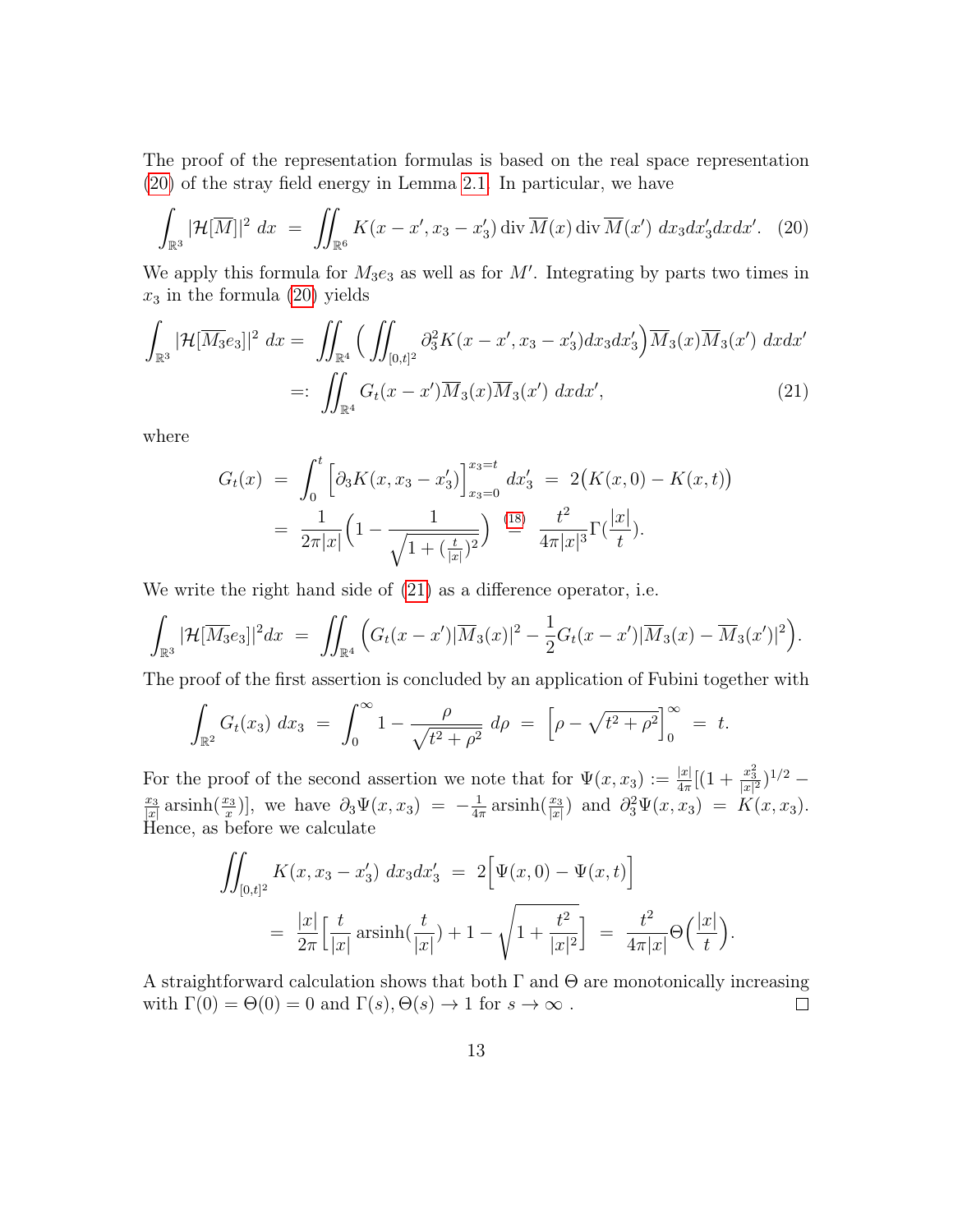It is useful to keep the following relations between our parameters in mind:

<span id="page-13-1"></span>**Remark 2.4** (Parameter relations). We collect the relations of the three dimensional parameters d, t and s in terms of the dimensionless parameters  $\epsilon = \frac{d}{\epsilon \sqrt{C}}$  $\frac{d}{s\sqrt{Q-1}}$  and  $Q$ where we consider the regime  $\epsilon \ll 1$  with fixed  $Q > 1$ . By [\(6\)](#page-4-5) we have  $|\ln \epsilon| =$  $2\pi d$ t  $\sqrt{Q-1}$ . By [\(3\)](#page-3-0)–[\(6\)](#page-4-5) we get  $\frac{d}{s} = \epsilon$  $^{\perp}$  $Q-1$ , Hence,

$$
\frac{d}{s} = \epsilon \sqrt{Q-1}, \qquad \frac{s}{t} = \frac{|\ln \epsilon|}{2\pi (Q-1)\epsilon}, \qquad \frac{d}{t} = \frac{|\ln \epsilon|}{2\pi \sqrt{Q-1}}.
$$

It is convenient to introduce the notation

<span id="page-13-0"></span>
$$
\omega := \frac{t}{s} = 2\pi (Q - 1) \frac{\epsilon}{|\ln \epsilon|} \tag{22}
$$

for the aspect ratio of the film. Combining the previous formulas for the stray field we obtain an asymptotic representation of the energy:

<span id="page-13-2"></span>**Lemma 2.5** (Representation for  $E_{\epsilon}$ ). Let  $\Omega \in \mathbb{R}^2$  be a set of finite perimeter. Let  $M = (M', M_3) \in \mathcal{A}$  and let  $\overline{M} = m \otimes \chi_{[0,1]}$  be given by [\(7\)](#page-4-3). Then

$$
E_{\epsilon}[M] = F_{\epsilon}[m] + G_{\epsilon}[M] + \mathcal{O}\Big(\frac{\epsilon}{|\ln \epsilon|} \int_{\Omega_1} |\nabla' M|^2 + \frac{|\ln \epsilon|}{\epsilon} \int_{\Omega_1} |\partial_3 M|^2 + \frac{\alpha_0 |\ln \epsilon|}{\epsilon} |B_{\omega}(\partial \Omega) \cap \Omega|\Big).
$$

where  $\alpha_0 = 1$  if  $M \neq \overline{M}$  and  $\alpha_0 = 0$  else and where (with notations [\(6\)](#page-4-5), [\(22\)](#page-13-0))

$$
G_{\epsilon}[M] = \epsilon |\ln \epsilon| \int_{\Omega_1} \left( |\nabla' M|^2 - |\nabla' \overline{M}|^2 \right) + \frac{|\ln \epsilon|^3}{\epsilon (Q-1)^2 (2\pi)^2} \int_{\Omega_1} |\partial_3 M|^2
$$
  
+ 
$$
\frac{1}{8} \iint_{\Omega \times \Omega} \left( 1 - \Gamma(\frac{1}{\omega} |x - x'|) \right) \frac{|m_3(x) - m_3(x')|^2}{|x - x'|^3} dx dx'
$$
  
+ 
$$
\frac{1}{4} \iint_{\Omega^c \times \Omega} \Gamma(\frac{1}{\omega} |x - x'|) \frac{1 - m_3(x')^2}{|x - x'|^3} dx dx'
$$
  
+ 
$$
\frac{1}{4} \iint_{\Omega \times \Omega} \Theta(\frac{1}{\omega} |x - x'|) \operatorname{div} m'(x) \operatorname{div} m'(x') dx dx'
$$
  
\ge 0.

*Proof.* Let  $\tilde{\Omega} = s\Omega$ ,  $\tilde{\Omega}_t := \tilde{\Omega} \times [0, t]$  and  $\tilde{M}(sx, tx_3) := M(x, t)$ . By Theorem [2.2](#page-9-3) and Theorem [2.3](#page-11-3) we have

$$
\int_{\mathbb{R}^3} |\mathcal{H}[\tilde{M}]|^2 = \int_{\mathbb{R}^3} |\mathcal{H}[\overline{\tilde{M}}_3e_3]|^2 + \int_{\mathbb{R}^3} |\mathcal{H}[\overline{\tilde{M}'}]|^2 + \alpha_0 \mathcal{O}\Big(t|B_t(\partial \tilde{\Omega}) \cap \Omega| + t^2 \int_{\tilde{\Omega}_t} |\nabla \tilde{M}|^2\Big).
$$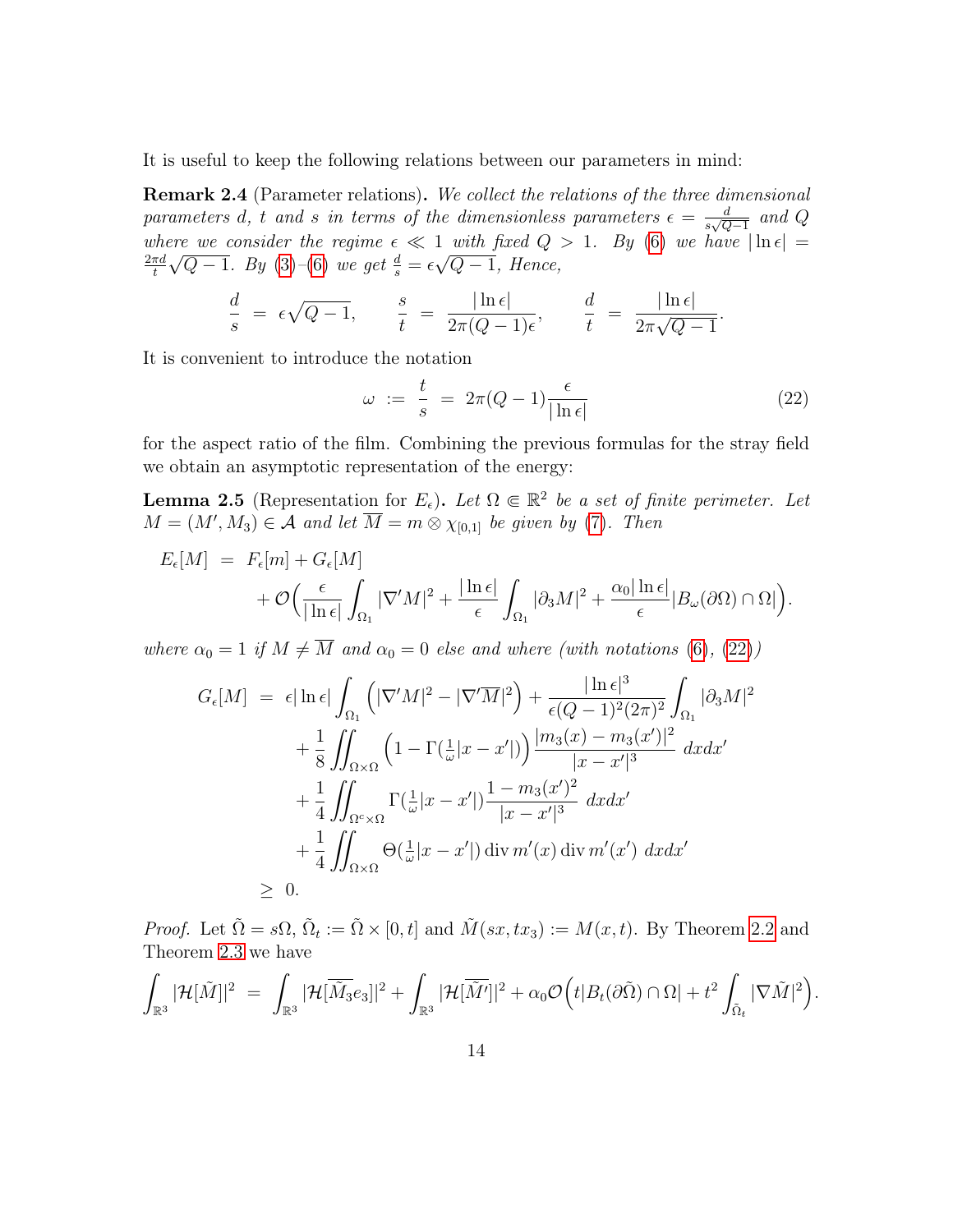We rewrite the expression on the right hand side using Theorem [2.3.](#page-11-3) We also rescale length and use the notations from the statement of the lemma. We also use the fact that  $|m| = \chi_{\Omega}$ . With  $\Omega_1 := \Omega \times [0, 1]$  we then obtain

$$
\mathcal{E}[\tilde{M}] = \mathcal{F}[m] + \mathcal{G}[M] + \mathcal{O}\Big(ts^2|B_\omega(\partial\Omega)\cap\Omega| + t^3\int_{\Omega_1}|\nabla'M|^2 + ts^2\int_{\Omega_1}|\partial_3M|^2\Big).
$$

where with  $(.) := (\frac{s}{t} |x - x'|)$  we have

$$
\mathcal{F}[m] = \int_{\Omega} t d^2 |\nabla m|^2 + s^2 t (Q - 1)(1 - m_3^2) dx - \frac{st^2}{8\pi} \iint_{\Omega \times \Omega} \Gamma(..) \frac{|m_3(x) - m_3(x')|^2}{|x - x'|^3} \n\mathcal{G}[M] = t d^2 \left( \int_{\Omega_1} |\nabla' M|^2 - |\nabla \overline{M}|^2 \right) + \frac{s^2 d^2}{t} \int_{\Omega_1} |\partial_3 M|^2 \n+ \frac{st^2}{4\pi} \left( \iint_{\Omega^c \times \Omega} \Gamma(..) \frac{1 - m_3(x')^2}{|x - x'|^3} + \iint_{\Omega \times \Omega} \Theta(..) \frac{div \, m'(x) \, \text{div } m'(x')}{|x - x'|} \right).
$$

We recall that  $E_{\epsilon} = \frac{\pi}{st^2} \mathcal{E}$  so that every prefactor needs to multiplied with  $\frac{\pi}{st^2}$ . Using the identities from Remark [2.4](#page-13-1) we compute,  $\frac{\pi d^2}{st} = \frac{1}{2}$  $\frac{1}{2}\epsilon |\ln \epsilon|, \frac{\pi (Q-1)s}{t} = \frac{|\ln \epsilon|}{2\epsilon}$  $rac{\ln \epsilon}{2\epsilon}$  and  $sd^2$  $\frac{6d^2}{t^3} = \frac{|\ln \epsilon|^3}{\epsilon (2\pi)^3}$  $\frac{|\ln \epsilon|^{\circ}}{\epsilon(2\pi)^3}$ . This yields the representation formula. We finally note that  $G_{\epsilon} \geq 0$ follows from  $0 \leq \Gamma \leq 1$  and  $0 \leq \Theta \leq 1$ .

### <span id="page-14-0"></span>3 Lower bound and compactness

In this section, we give a lower bound for the energy for both energies  $F_{\epsilon}$  and  $E_{\epsilon}$ . Throughout the section, we use the notation  $F_{\epsilon}[m] = L_{\epsilon}[m] - N[m]$  where

<span id="page-14-1"></span>
$$
L_{\epsilon}[m] := |\ln \epsilon| \int_{\Omega} \frac{\epsilon}{2} |\nabla m|^2 + \frac{1}{2\epsilon} (1 - m_3^2)^2 dx,
$$
  
\n
$$
N[m] := \frac{1}{8} \int_{\Omega} \int_{\Omega} \frac{1}{|x - y|^3} |m_3(x) - m_3(y)|^2 dx dy.
$$
\n(23)

One important ingredient for the proof of the lower bound is the following interpolation inequality which estimates the  $H^{1/2}$ -finite difference norm in terms of BV and  $L^{\infty}$ -norm with a small term of higher order. We note that the leading order constant 8 in [\(24\)](#page-15-0) below is sharp. The analogous inequality in the case of the torus has been shown in [\[27\]](#page-25-8). We state the lemma in a slightly different form, adapted to the case of finite domains. For the convenience of the reader we sketch the proof and refer to [\[27\]](#page-25-8) for details.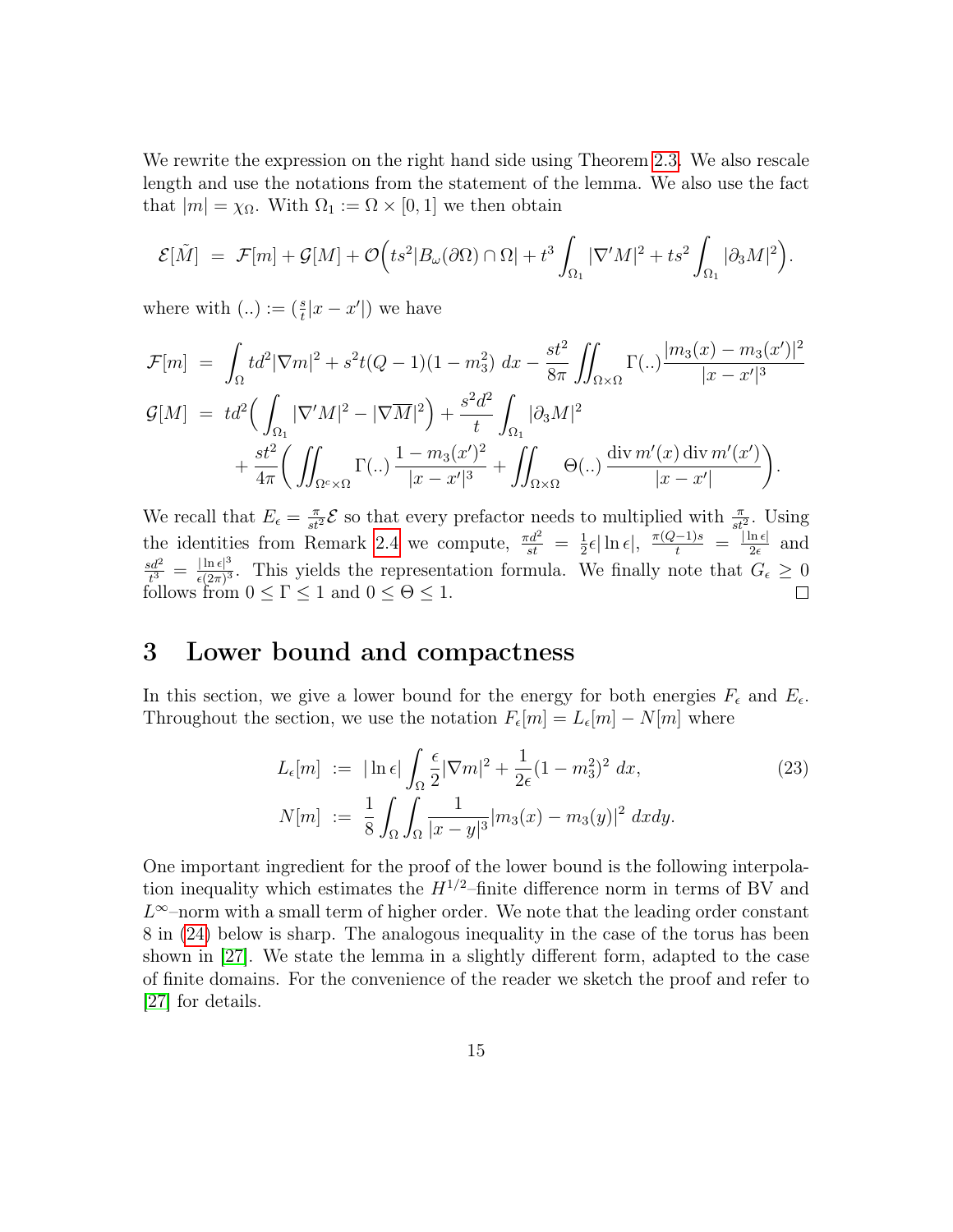<span id="page-15-5"></span>**Lemma 3.1** (Interpolation inequality). Let  $\Omega$  be convex with  $\delta := |\text{diam }\Omega|$ . Let  $f \in C^{\infty}(\overline{\Omega})$ . Then for any  $0 < r \leq R$  we have

<span id="page-15-0"></span>
$$
\int_{\Omega} \int_{\Omega} \frac{1}{|x-y|^3} |f(x) - f(y)|^2 dx dy \leq \pi r \int_{\Omega} |\nabla f|^2 dx
$$
\n
$$
+ 8 \ln \frac{R}{r} ||f||_{L^{\infty}} \int_{\Omega} |\nabla f| dx + \frac{4\pi \alpha_0}{R} ||f||_{L^{\infty}} \min \left\{ \delta \int_{\mathbb{R}^2} |\nabla f| dx, 2|\Omega| ||f||_{L^{\infty}} \right\},\tag{24}
$$

where  $\alpha_0 = 1$  if  $R < \delta$  and  $\alpha_0 = 0$  else.

*Proof.* Let X be the left hand side of  $(24)$ . Without loss of generality, we may assume that f is not constant. We show that for  $0 < r \leq R$  and  $\Omega_z := \Omega - z$  we have

$$
\int_{B_r} \int_{\Omega \cap \Omega_z} \frac{|f(x+z) - f(x)|^2}{|z|^3} dx dz \leq \pi r \int_{\Omega} |\nabla f|^2 dx,
$$
\n(25)

$$
\int_{B_R \setminus B_r} \int_{\Omega \cap \Omega_z} \frac{|f(x+z) - f(x)|^2}{|z|^3} dx dz \leq 8 \ln \left( \frac{R}{r} \right) \|f\|_{L^\infty} \int_{\Omega} |\nabla f| dx, \tag{26}
$$

$$
\int_{B_R^c} \int_{\Omega \cap \Omega_z} \frac{|f(x+z) - f(x)|^2}{|z|^3} dx dz \le \frac{4\pi}{R} \|f\|_{L^\infty} \min \left\{ \delta \int_{\mathbb{R}^2} |\nabla f|, 2|\Omega| \|f\|_{L^\infty} \right\}.
$$
 (27)

The assertion of the lemma then follows by adding  $(25) - (27)$  $(25) - (27)$  $(25) - (27)$ . The proof of these estimates follows similarly as in [\[27\]](#page-25-8). For the convenience of the reader we sketch the details: We note that for convex sets  $\Omega$  and for  $p \geq 1$  we have

<span id="page-15-4"></span><span id="page-15-3"></span><span id="page-15-2"></span><span id="page-15-1"></span>
$$
\int_{\Omega \cap \Omega_z} |f(x+z) - f(x)|^p dx \le \int_{\Omega} |\nabla f(x) \cdot z|^p dx \quad \forall z \in \mathbb{R}^2.
$$
 (28)

Indeed, by the Fundamental Theorem of Calculus and Jensen's inequality,

$$
\int_{\Omega \cap \Omega_z} |f(x+z) - f(x)|^p dx = \int_{\Omega \cap \Omega_z} \int_0^1 \left| \nabla f(x+tz) \cdot z \, dt \right|^p dx
$$
  
= 
$$
\int_0^1 \int_{\Omega \cap \Omega_z} |\nabla f(x+tz) \cdot z|^p dx dt \le \int_{\Omega} |\nabla f(x) \cdot z|^p dx \qquad \forall z \in \mathbb{R}^2,
$$

noting that  $x + [0, 1]z \in \Omega$  for  $x \in \Omega \cap \Omega_z$  since  $\Omega$  is convex. The estimates [\(25\)](#page-15-1) and [\(26\)](#page-15-3) then follow analogously as in [\[27\]](#page-25-8). For the proof of [\(27\)](#page-15-2) we estimate

$$
\int_{B_R^c}\int_{\Omega\cap\Omega_z}\frac{|f(x+z)-f(x)|^2}{|z|^3}dxdz\ \le\ 2\|f\|_{L^\infty}\int_{B_R^c}\frac{1}{|z|^3}\int_{\Omega\cap\Omega_z}|f(x+z)-f(x)|dxdz.
$$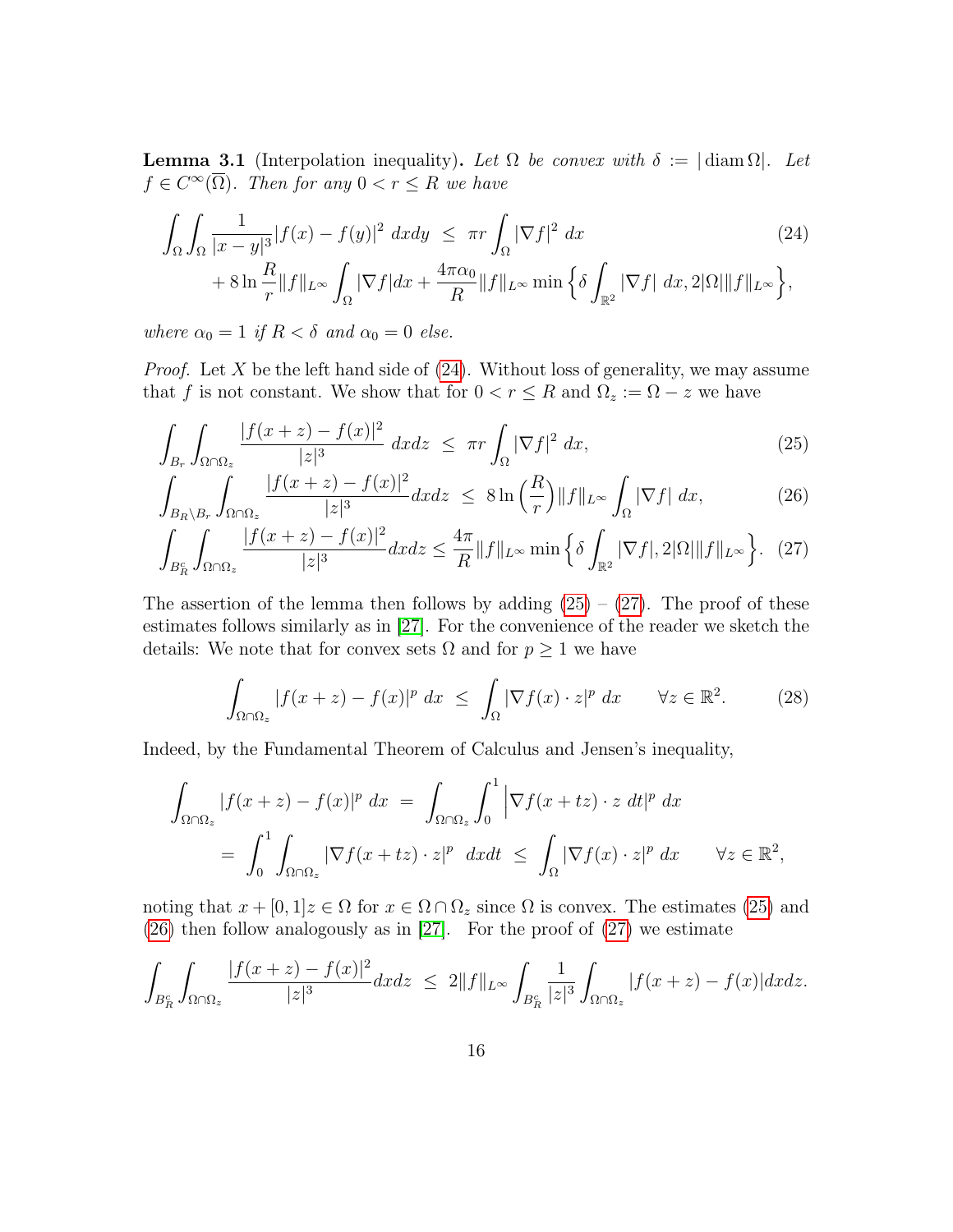The estimate then follows by noting that [\(28\)](#page-15-4) with  $p = 1$  entails

$$
\int_{\Omega \cap \Omega_z} |f(x+z) - f(x)| dx \leq \min \left\{ \delta \int_{\mathbb{R}^2} |\nabla f \cdot z| dx, 2|\Omega| \|f\|_{L^\infty} \right\}
$$

 $\Box$ 

and integrating in z.

We turn to the proof of Theorem [1.1](#page-4-1) and Theorem [1.2.](#page-5-3) We first consider the case of a domain with small diameter:

<span id="page-16-0"></span>**Lemma 3.2** (Small diameter). Let  $\Omega \in \mathbb{R}^2$  be convex. Then there is  $\epsilon_0 > 0$  such that for  $\epsilon \in (0, \epsilon_0)$  the following holds: If the diameter of the set  $\Omega$  is bounded by

$$
\operatorname{diam}\Omega \ < \ \frac{\pi}{2e}\Big(1-\frac{2}{|\ln \epsilon|}\Big)
$$

then the following holds

(i) 
$$
\inf_{M \in \mathcal{A}, M = \overline{M}} E_{\epsilon}[M] = \inf_{m \in \overline{\mathcal{A}}} F_{\epsilon}[m] = 0.
$$

$$
(ii) \ -c|\partial\Omega| \leq \inf_{M\in\mathcal{A}} E_{\epsilon}[M] \leq 0.
$$

Furthermore, the infimum in  $(i)$  is only achieved by either one of the configurations  $\pm e_3 \chi_{\Omega} \in \mathcal{A}$  for  $F_{\epsilon}$  and  $(\pm e_3 \chi_{\Omega}) \otimes \chi_{[0,t]}$  for  $E_{\epsilon}$ .

Proof. The upper bound for the ground state energy in (i) is given by either one of the two configurations  $\pm e_3 \chi_{\Omega}$  for the energy  $F_{\epsilon}$  or  $\pm e_3 \chi_{\Omega_1}$  for the energy  $E_{\epsilon}$ . It hence remains to give a proof for the lower bounds. We write  $m(x) := \overline{M}(x, \frac{1}{2})$ .

We first note that by convexity of the set  $\Omega$  we have

$$
\frac{|\ln \epsilon|}{\epsilon} |B_{\omega}(\partial \Omega) \cap \Omega| \le \frac{|\ln \epsilon| \omega}{\epsilon} |\partial \Omega| \stackrel{(22)}{\le} 2\pi (Q-1) |\partial \Omega| = c |\partial \Omega|.
$$

With the estimate  $\frac{\epsilon}{2}|\nabla m|^2 + \frac{1}{2\epsilon}$  $\frac{1}{2\epsilon}(1 - m_3^2) \ge |\nabla m_3|$  we get

<span id="page-16-1"></span>
$$
L_{\epsilon}[m] = |\ln \epsilon| \left(\frac{\epsilon}{2} \|\nabla m_3\|_{L^2(\Omega)}^2 + \frac{1}{2\epsilon} \|1 - m_3^2\|_{L^1(\Omega)}^2\right) \ge \frac{\epsilon}{2} \|\nabla m_3\|_{L^2(\Omega)}^2 + (|\ln \epsilon| - 1) \|\nabla m_3\|_{\Omega}.
$$
 (29)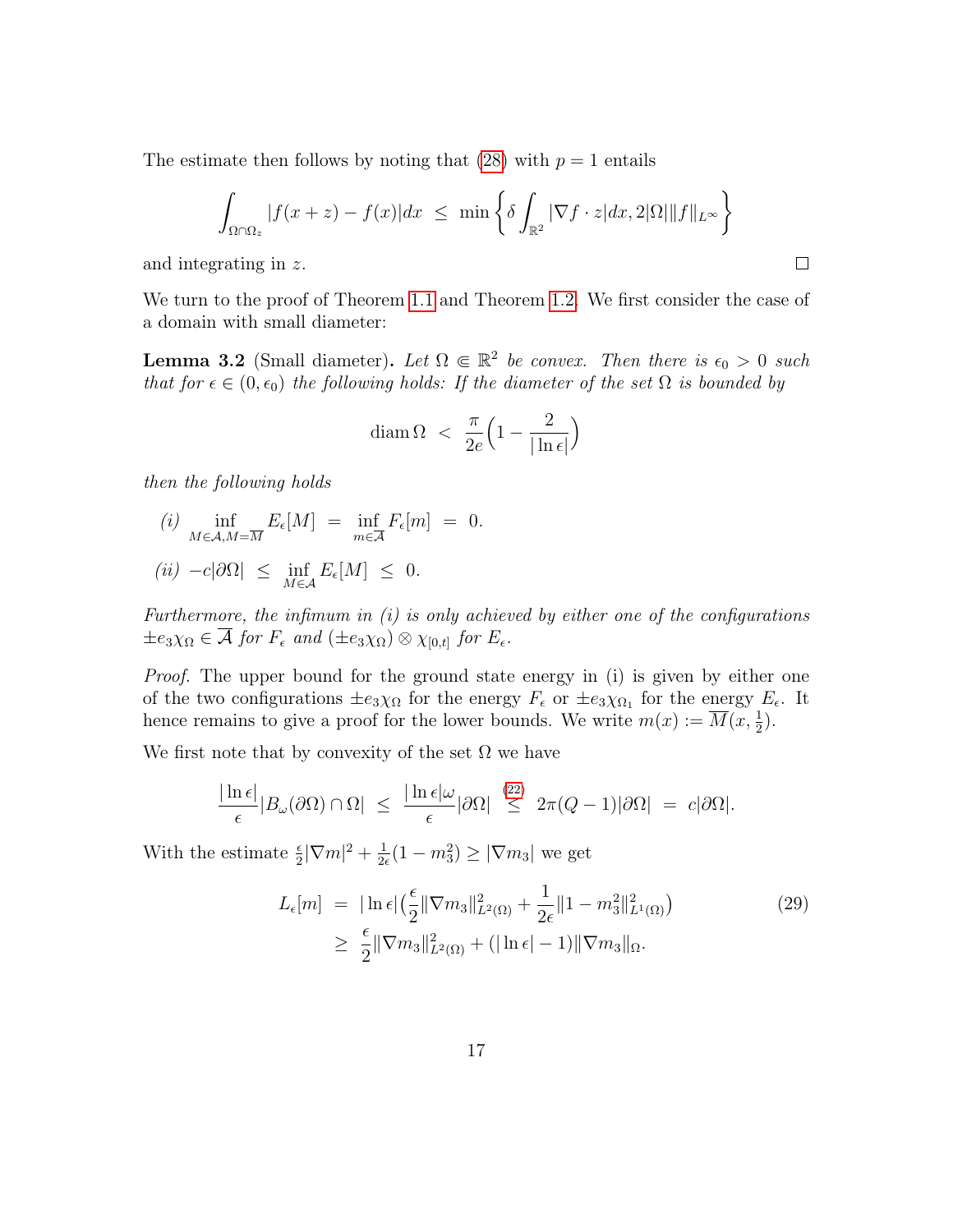By an application of Lemma [2.5](#page-13-2) and for  $\epsilon < \epsilon_0$  sufficiently small we hence get

$$
E_{\epsilon}[M] + c\gamma_0|\partial\Omega| \ge F_{\epsilon}[m] - \frac{\epsilon}{|\ln \epsilon|} \|\nabla m\|_{L^2(\Omega)}^2
$$
\n
$$
\ge \left(\frac{\epsilon}{2} - \frac{\epsilon}{|\ln \epsilon|}\right) \|\nabla m_3\|_{L^2(\Omega)}^2 + (|\ln \epsilon| - 1) \|\nabla m_3\|_{\Omega} - N[m]
$$
\n(30)

with  $\gamma_0 = 1$  if  $M \neq \overline{M}$  and  $\gamma_0 = 0$  else. We then apply Lemma [3.1](#page-15-5) with

$$
r := \frac{1}{\pi} \left( \frac{\epsilon}{2} - \frac{\epsilon}{|\ln \epsilon|} \right), \qquad R := \max \{ r, \delta \}.
$$

which yields

$$
N[m] \leq \left(\frac{\epsilon}{2} - \frac{\epsilon}{|\ln \epsilon|}\right) \|\nabla m_3\|_{L^2(\Omega)}^2 + \left(|\ln \epsilon| - \ln\left(\frac{\pi}{2\delta} \left(1 - \frac{2}{|\ln \epsilon|}\right)\right)\right) \|\nabla m_3\|_{\Omega}. \quad (31)
$$

By inserting [\(31\)](#page-17-1) into [\(30\)](#page-17-2) we obtain the estimate

$$
\min\left\{E_{\epsilon}[M] + \gamma_0 c|\partial\Omega|, F_{\epsilon}[m]\right\} = \ln\left(\frac{\pi}{2\delta e}\left(1 - \frac{2}{|\ln \epsilon|}\right)\right) \|\nabla m_3\|_{\Omega} > 0.
$$

which yields both assertions (i) and (ii).

We next give the proof for a general lower bound for the energy which is relevant for larger sets and some corresponding estimates for low energy states:

<span id="page-17-0"></span>**Proposition 3.3** (Lower bound). Let  $\Omega \in \mathbb{R}^2$  be convex and let  $\epsilon \in (0, \frac{1}{4})$  $\frac{1}{4}$ ). Then

$$
\min\left\{\inf_{M\in\mathcal{A}} E_{\epsilon}[M] + c|\partial\Omega|, \inf_{m\in\mathcal{A}} F_{\epsilon}[m]\right\} \ge -\frac{\pi^2 e}{4}|\Omega|.
$$
 (32)

<span id="page-17-4"></span><span id="page-17-3"></span><span id="page-17-2"></span><span id="page-17-1"></span> $\Box$ 

Furthermore, there is  $C > 0$  such that

$$
\left| \ln \left( \frac{4 \|\nabla \overline{M}_3\|_{\Omega_1}}{\pi^2 e^2 |\Omega|} \right) \middle| \|\nabla \overline{M}_3\|_{\Omega_1} \le E_{\epsilon}[M] + \frac{\pi^2 e}{4} |\Omega| + c |\partial \Omega|,
$$
  
\n
$$
\left| \ln \left( \frac{4 \|\nabla m_3\|_{\Omega_1}}{\pi^2 e^2 |\Omega|} \right) \right| \|\nabla m_3\|_{\Omega_1} \le F_{\epsilon}[m] + \frac{\pi^2 e}{4} |\Omega|.
$$
 (33)

If the configuration  $M \in \mathcal{A}$  satisfies for some  $\alpha > 0$ 

$$
E_{\epsilon}[M] \leq -\alpha |\Omega|,
$$

then for constants  $C_{\alpha}, c_{\alpha}$  depending on  $\alpha$  (with Notation [\(23\)](#page-14-1)) we have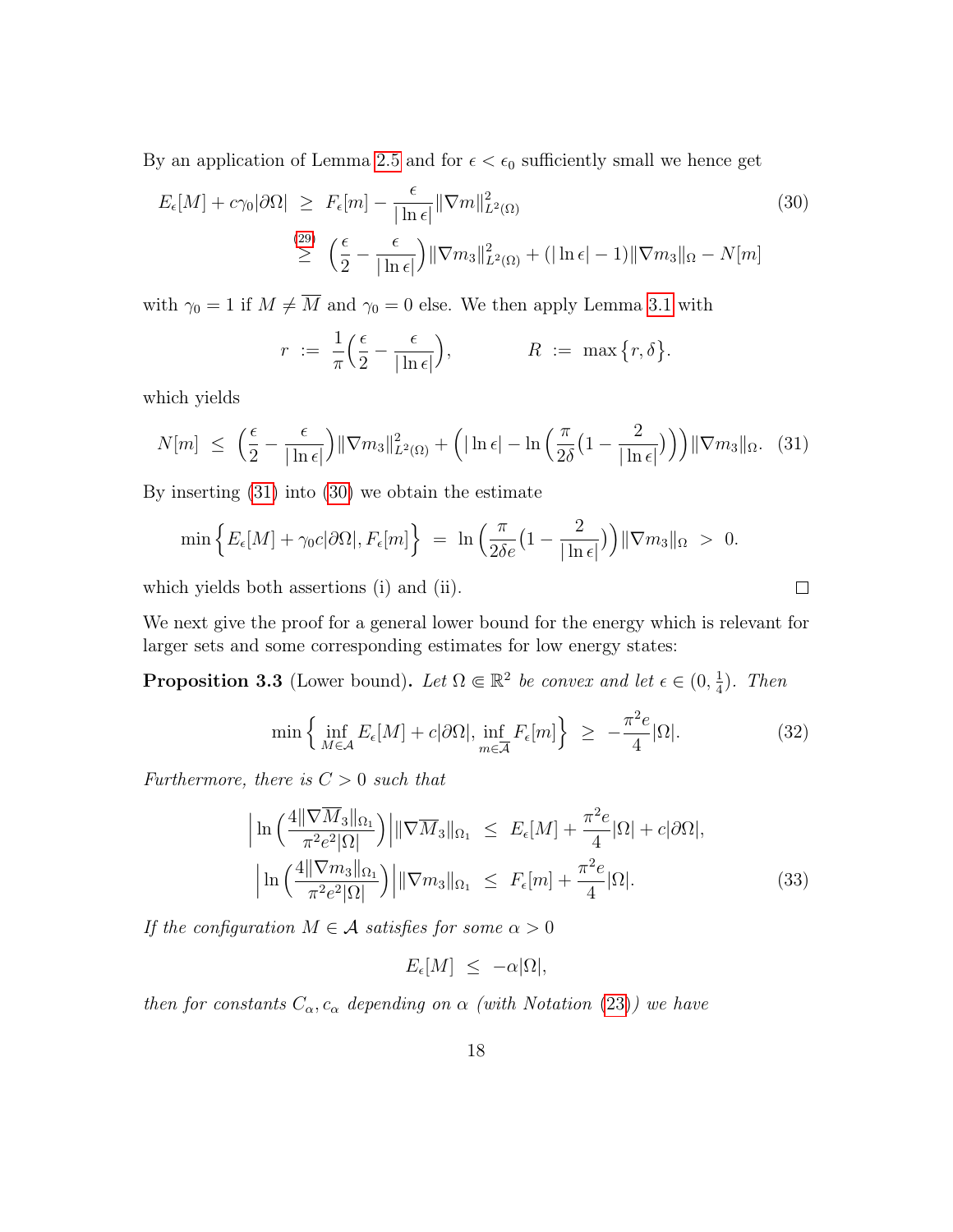<span id="page-18-6"></span><span id="page-18-1"></span><span id="page-18-0"></span>(i) 
$$
c_{\alpha}|\Omega| \leq ||\nabla \overline{M}||_{\Omega_1} \leq C_{\alpha}|\Omega|
$$
,  
\n(ii)  $0 \leq \left(\frac{\epsilon}{2} ||\nabla \overline{M}||_{L^2(\Omega_1)}^2 + \frac{1}{2\epsilon} ||1 - \overline{M}_3^2||_{L^1(\Omega_1)}\right) - ||\nabla \overline{M}||_{\Omega_1} \leq \frac{C_{\alpha}}{|\ln \epsilon|} |\Omega|$ ,  
\n(iii)  $c_{\alpha}|\Omega||\ln \epsilon| \leq L_{\epsilon}[\overline{M}], N[\overline{M}] \leq C_{\alpha}|\Omega||\ln \epsilon|$ .  
\n(iv)  $||\partial_3 M_3||_{L^2(\Omega_1)}^2 \leq \frac{\epsilon}{|\ln \epsilon|^3} \Big( E_{\epsilon}[\overline{M}] + C \Big)$ .

<span id="page-18-5"></span>If  $m \in \mathcal{A}$  satisfies  $F_{\epsilon}[m] \leq -\alpha |\Omega|$ , then  $(i)$ –[\(iii\)](#page-18-1) hold with M replaced by m. *Proof.* We write  $m = \overline{M}(x, \frac{1}{2})$ .

*Proof of* [\(32\)](#page-17-3) and [\(33\)](#page-17-4): As in the proof of Lemma [3.2](#page-16-0) for  $\epsilon < \epsilon_0$  sufficiently small and in view of  $F_{\epsilon} = L_{\epsilon} - N$  we have [\(30\)](#page-17-2)–[\(29\)](#page-16-1), i.e.

$$
E_{\epsilon}[M] + c|\partial\Omega| \ge F_{\epsilon}[m] - \frac{\epsilon}{|\ln \epsilon|} \|\nabla m\|_{L^{2}(\Omega)}^{2}
$$
\n
$$
\ge \left(1 - \frac{2}{|\ln \epsilon|}\right) \frac{\epsilon}{2} \|\nabla m\|_{L^{2}(\Omega)}^{2} + \left(|\ln \epsilon| - 1\right) \|\nabla m\|_{\Omega} - N[m].
$$
\n(34)

Applying Lemma [3.1](#page-15-5) with  $f = m_3$  and with the choice

<span id="page-18-3"></span><span id="page-18-2"></span>
$$
r := \frac{\epsilon}{2\pi} \left( 1 - \frac{2}{|\ln \epsilon|} \right), \qquad R := \frac{\pi |\Omega|}{\|\nabla m\|_{\Omega}}
$$

we get (also using that  $\ln y + 1 = \ln(ey)$ )

$$
N[m] \leq \left(1 - \frac{2}{|\ln \epsilon|}\right) \frac{\epsilon}{2} \|\nabla m\|_{L^2(\Omega)}^2 + \left(\ln \frac{2\pi R}{\epsilon (1 - \frac{2\epsilon}{|\ln \epsilon|})}\right) \|\nabla m\|_{\Omega} + \frac{\pi |\Omega|}{R} \qquad (35)
$$

$$
= \left(1 - \frac{2}{|\ln \epsilon|}\right) \frac{\epsilon}{2} \|\nabla m\|_{L^2(\Omega)}^2 + \left(|\ln \epsilon| + \ln \frac{2e\pi^2 |\Omega|}{1 - \frac{2\epsilon}{|\ln \epsilon|}}\right) \|\nabla m\|_{\Omega}.
$$

Inserting [\(35\)](#page-18-2) into [\(34\)](#page-18-3) (again using that  $\ln y + 1 = \ln(ey)$ ) we arrive at

<span id="page-18-4"></span>
$$
\min \left\{ E_{\epsilon}[M] + c|\partial\Omega|, F_{\epsilon}[m] \right\} \geq -\ln \left( \frac{\pi^2 e^2 |\Omega|}{4 \|\nabla m\|_{\Omega}} \right) \|\nabla m\|_{\Omega}.
$$
 (36)

As we do not know the value of  $\|\nabla m\|_{\Omega}$ , we minimize the right hand side of [\(36\)](#page-18-4) over all values  $X := \|\nabla m\|_{\Omega} \geq 0$ . This yields the lower bound  $-\frac{\pi^2 e}{4}$  $\frac{e}{4}|\Omega|$  and hence [\(32\)](#page-17-3). Estimate [\(33\)](#page-17-4) then follows from [\(36\)](#page-18-4) as well.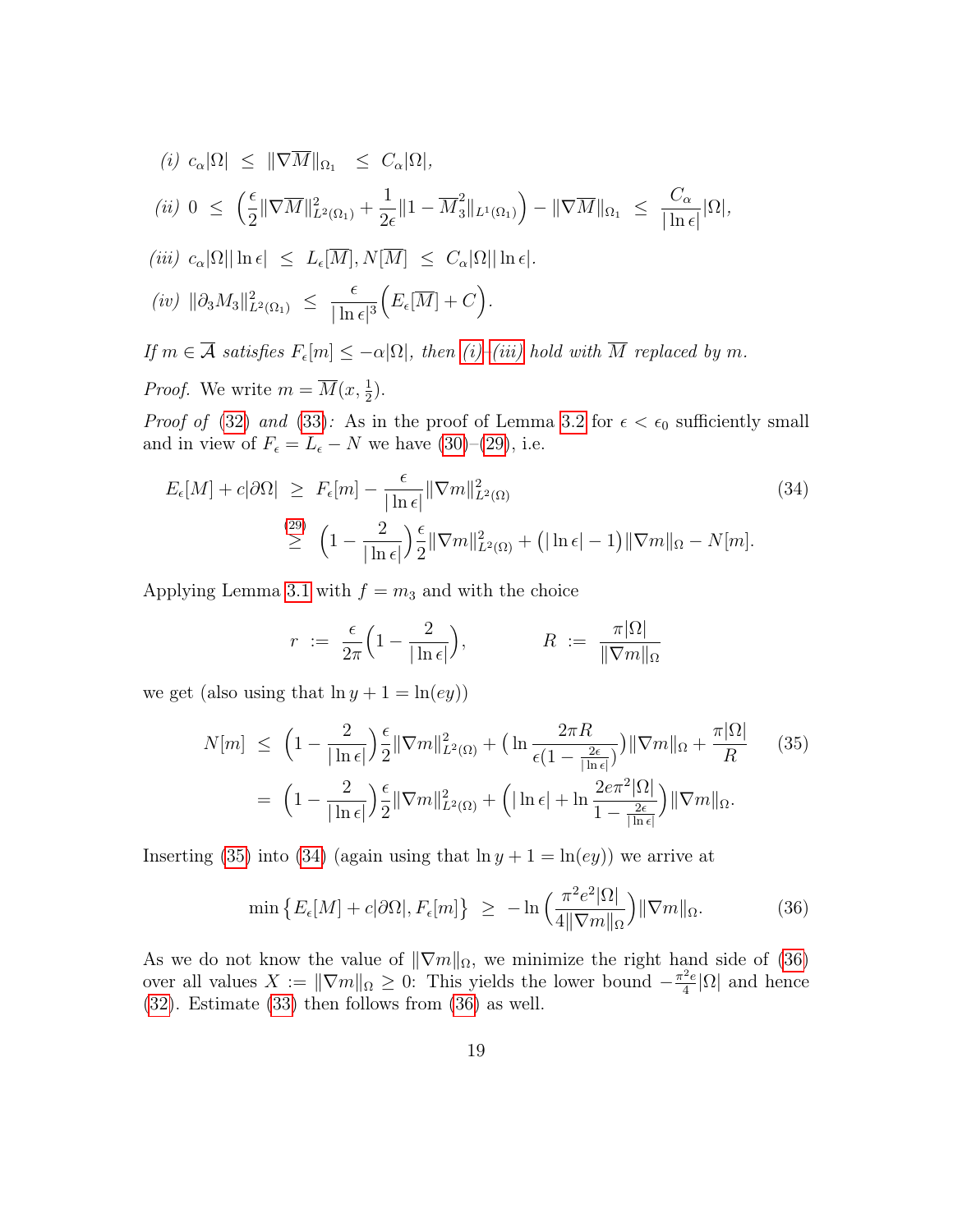*Proof of [\(i\)](#page-18-0)[–\(iv\):](#page-18-5)* Estimate (i) follows from [\(33\)](#page-17-4). In the estimate [\(34\)](#page-18-3) we have neglected the nonnegative term

$$
(|\ln \epsilon| - 1) \left( \int_{\Omega} \frac{\epsilon}{2} |\nabla m_3|^2 + \frac{1}{2\epsilon} (1 - m_3^2) \, dx - \int_{\Omega} |\nabla m_3| \, dx \right).
$$

Keeping this term yields additionally the estimate [\(ii\).](#page-18-6) Estimate [\(iii\)](#page-18-1) follows from [\(i\)](#page-18-0) and [\(ii\)](#page-18-6) and the definition [\(23\)](#page-14-1)  $\Box$ 

The proof of the compactness statement in Theorem [1.2](#page-5-3)[\(iii\)](#page-5-2) is a straightforward consequence of the BV–bound of Lemma [3.3:](#page-17-0)

<span id="page-19-1"></span>**Proposition 3.4** (Compactness). Let  $\Omega \subset \mathbb{R}^2$  be convex.

- (i) For any sequence  $m_{\epsilon} \in \mathcal{A}$  with  $\limsup_{\epsilon \to 0} F_{\epsilon}[m_{\epsilon}] < \infty$  there is  $m \in BV(\Omega, \pm e_1)$ with  $|m| = \chi_{\Omega}$  and a subsequence with  $m_{\epsilon} \to m$  in  $L^{1}(\Omega)$  for  $\epsilon \to 0$ .
- (*ii*) The assertion of Theorem [1.2](#page-5-3)(*iii*) holds.

*Proof.* By Lemma [3.3](#page-17-0)[\(i\)](#page-18-0) we have  $\|\nabla m_{3,\epsilon}\|_{\Omega} \leq C$ . This shows that  $m_{3,\epsilon} \to m_3$  in  $L^1(\mathbb{R}^2)$  for some  $m_{3,\epsilon} \in L^1(\mathbb{R}^2)$  and for a subsequence by the compact embedding of  $BV(\Omega)$  into  $L^1(\Omega)$ . From Proposition [3.3](#page-17-0)[\(iii\)](#page-18-1) we also get

$$
\int_{\Omega} m_{1,\epsilon}^2 + m_{2,\epsilon}^2 dx = \int_{\Omega} (1 - m_{3,\epsilon}^2) dx \leq \epsilon L_{\epsilon}[m_{\epsilon}] \leq C\epsilon |\ln \epsilon| \to 0.
$$

Altogether this implies the assertion (i). Similarly, the corresponding compactness holds for M which again follows from Proposition [3.3.](#page-17-0) This shows (ii).  $\Box$ 

## <span id="page-19-0"></span>4 Proof of upper bound

We recall the family of asymptotically one–dimensional profiles from [\[27\]](#page-25-8):

<span id="page-19-2"></span>**Lemma 4.1** ([\[27,](#page-25-8) Lem. 4.2]). For  $0 < \epsilon < 1$ , let  $\xi_{\epsilon} \in C^1(\mathbb{R})$  be given by

$$
\xi_{\epsilon}(\rho) := \sin\left(\frac{\pi}{2} \frac{\arcsin(\tanh(\rho/\epsilon))}{\arcsin(\tanh(\epsilon^{-\frac{1}{2}}))}\right) \qquad |\rho| < \epsilon^{\frac{1}{2}}
$$

and  $\xi_{\epsilon}(\rho) = \text{sign}(\rho)$  for  $|\rho| \geq \epsilon^{\frac{1}{2}}$ . Then for universal  $C, c_1, a > 0$ , we have

<span id="page-19-3"></span>
$$
(i) \frac{1}{2} \int_{\mathbb{R}} \Big( \frac{\epsilon |\xi_{\epsilon}'|^2}{1 - \xi_{\epsilon}^2} + \frac{1 - \xi_{\epsilon}^2}{\epsilon} \Big) d\rho \leq 2 + C e^{-a\epsilon^{-1/2}},
$$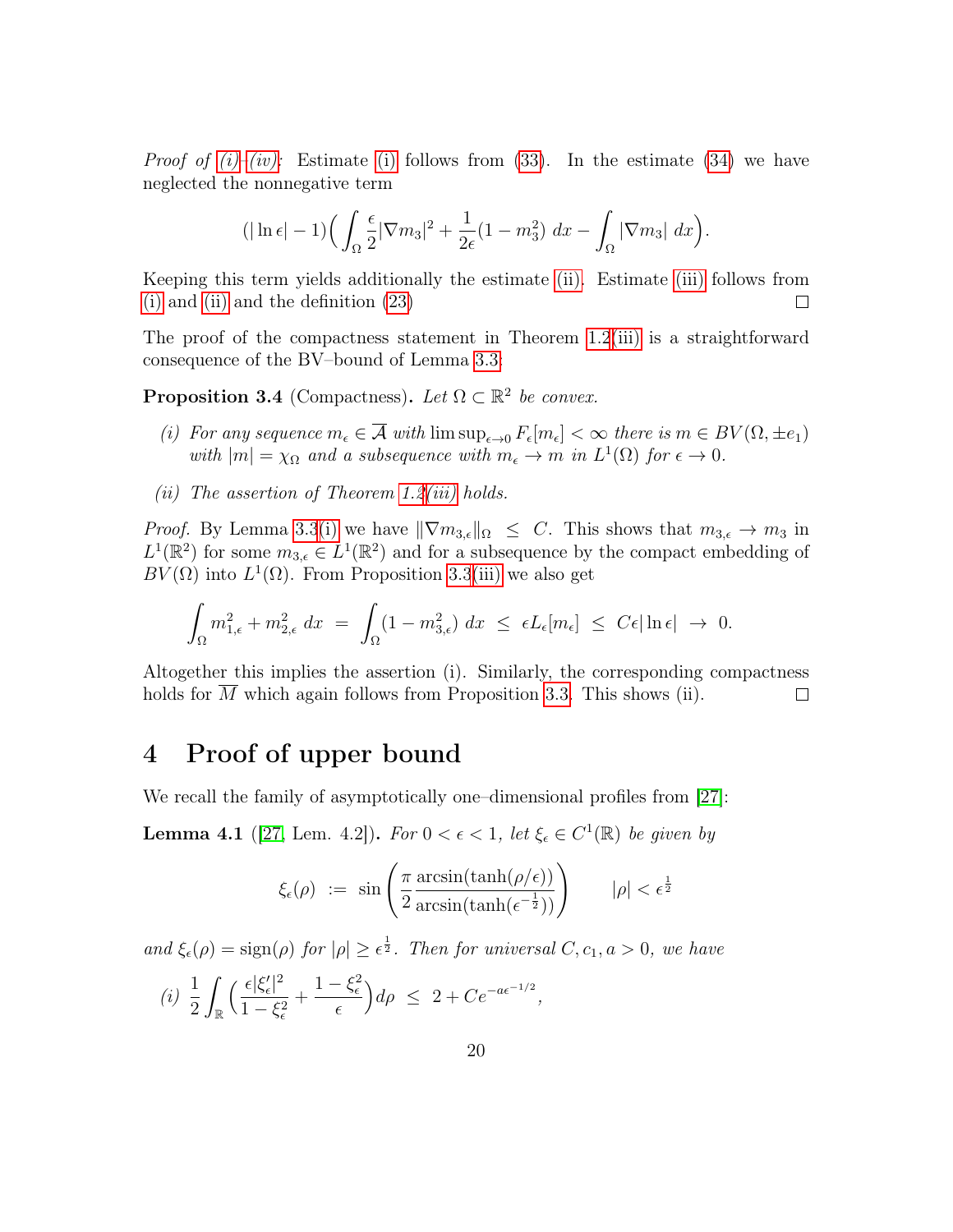$$
(ii) \frac{1}{4} \int_{-H}^{H} \int_{-H}^{H} \frac{|\xi_{\epsilon}(\rho) - \xi_{\epsilon}(\rho')|^2}{|\rho - \rho'|^2} d\rho d\rho' \ge 2 \ln\left(\frac{c_1 H}{\epsilon}\right) \qquad \text{for } H \ge 2\epsilon,
$$
\n
$$
(iii) \frac{1}{4} \int_{-H}^{H} \int_{-H}^{H} \frac{|\xi_{\epsilon}(\rho) - \xi_{\epsilon}(\rho')|^2}{|\rho - \rho'|} d\rho d\rho' \le CH,
$$
\n
$$
(iv) \frac{1}{4} \int_{-H}^{H} \int_{-H}^{H} |\xi_{\epsilon}(\rho) - \xi_{\epsilon}(\rho')|^2 d\rho d\rho' \le CH^2.
$$

*Proof.* (i) and (ii) follow from [\[27,](#page-25-8) Lem. 4.2] with the special choise of a transition layer with support of size  $2\epsilon^{\frac{1}{2}}$ . (iii) and (iv) are straightforward estimates.  $\Box$ 

For the special case  $\lambda = 0$ , the Γ-convergence and in particular the construction of a recovery sequence is a classical result, relying on the optimal one-dimensional transition profiles to smooth out the jump discontinuity in the limit configuration [\[3\]](#page-24-15). As it turns out, this construction also works for  $\lambda > 0$ , where  $F_{\epsilon,\lambda}$  is nonlocal. We will use a similar construction based on the nearly optimal profile  $\xi_{\epsilon}$  from Lemma [4.1.](#page-19-2) As the calculations for the local part of the energy are well-known, our focus is on the contribution of the homogeneous  $H^{1/2}$ -norm. We define the finite range version of the energy  $F_{\epsilon}$  by

$$
F_{\epsilon,R}[m] = |\ln \epsilon| \int_{\Omega} \frac{\epsilon}{2} |\nabla m|^2 + \frac{1}{2\epsilon} (1 - m_3^2) \, dx - \frac{1}{8} \iint_{\mathbb{R}^2, |x - y| \le R} \frac{|m_3(x) - m_3(x')|^2}{|x - x'|^3} dx dx'
$$
\n(37)

noting that for all  $m \in \overline{A}$  we have

<span id="page-20-3"></span>
$$
F_{\epsilon}[m] \leq F_{\epsilon,R}[m].
$$

We next give an upper bound construction related to circular domains:

<span id="page-20-2"></span>**Lemma 4.2** (Upper bound construction for disk). Suppose that  $B_{2R} \subset \Omega \subset \mathbb{R}^2$  for some  $R > 0$ . There is a universal constant  $R_0 > 0$  such that if  $R > R_0$  then there are sequences  $m_{\epsilon} \in \overline{\mathcal{A}}$  such that

$$
m_{\epsilon} = -e_3 \quad in \ B_{R-\epsilon^{1/2}} \qquad and \quad m_{\epsilon} = -e_3 \quad in \ \Omega \backslash B_{R+\epsilon^{1/2}} \tag{38}
$$

and for  $\epsilon > 0$  sufficiently small we have

<span id="page-20-1"></span><span id="page-20-0"></span>
$$
F_{\epsilon,R}[m_{\epsilon}] \le -C. \tag{39}
$$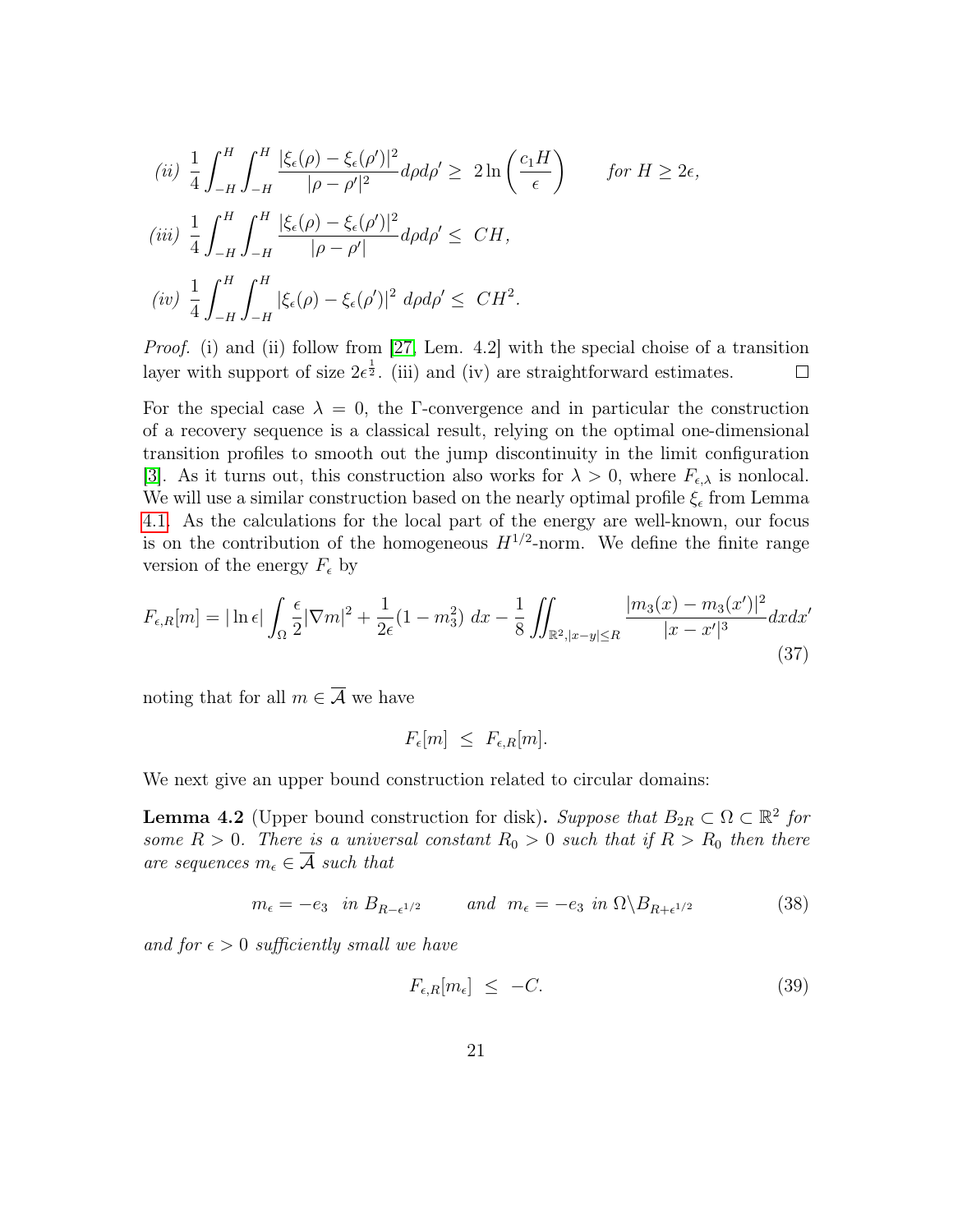Proof. We proceed similarly as in the construction of [\[27,](#page-25-8) Lem. 4.3], however with a slightly more careful estimate since we need to capture the sign of the leading order term of the energy. We write  $d(x) := R - |x|$  for the signed distance function for  $\partial B_R$ . For  $x \in \mathcal{S}_{\epsilon} := B_{R+\epsilon^{1/2}} \backslash B_{R-\epsilon^{1/2}}$  we set

$$
m_{\epsilon}(x) := \xi_{\epsilon}(d(x))e_3 + \sqrt{1 - \xi_{\epsilon}^2(d(x))} \frac{x^{\perp}}{|x|},
$$

where  $\xi_{\epsilon}$  is given in Lemma [4.1.](#page-19-2) We also set  $m_{\epsilon} = e_3$  in  $B_{R-\epsilon^{1/2}}$  and  $m_{\epsilon} = -e_3$  in  $\Omega \backslash B_{R+\epsilon^{1/2}}$ . Then  $m_{\epsilon} \in \mathcal{A}$  and satisfies [\(38\)](#page-20-0).

It remains to show [\(39\)](#page-20-1): We use the coarea formula to integrate on the level sets of d. By Lemma [4.1](#page-19-2) we then get

$$
L_{\epsilon}[m_{\epsilon}] := |\ln \epsilon| \int_{\Omega} \left(\frac{\epsilon}{2} |\nabla m_{\epsilon}|^2 + \frac{1}{2\epsilon} (1 - m_{\epsilon,3}^2)\right) dx
$$
  
\n
$$
= |\ln \epsilon| \int_{-\epsilon^{\frac{1}{2}}}^{\epsilon^{\frac{1}{2}}} \left(\frac{\epsilon |\xi_{\epsilon}'(\rho)|^2}{2(1 - \xi_{\epsilon}^2(\rho))} + \frac{1}{2\epsilon} (1 - \xi_{\epsilon}^2(\rho))\right) 2\pi (R + \rho)) d\rho
$$
  
\n
$$
\stackrel{\text{(i)}}{=} 2|\partial B_R| |\ln \epsilon| + \mathcal{O}(\epsilon^{1/2}). \tag{40}
$$

For  $\ell < \pi R$  and  $H < R$  to be chosen later, let  $Q := (-\ell, \ell) \times (-H, H)$ . We define the diffeomorphism  $\Phi: Q \to \Phi(Q)$  by  $\Phi(s,\rho) = (R+\rho)\nu(s)$  with  $\nu(s) :=$  $(\cos \frac{s}{2\pi R}, \sin \frac{s}{2\pi R})$ , i.e. s is the geodesic distance on  $\partial U$  from  $e_1$  and  $\rho$  is the distance to  $\partial U$ . By rotational symmetry

$$
N[m] := \frac{1}{4} \int_{\mathbb{R}^2} \int_{\mathbb{R}^2} \frac{|m_{\epsilon,3}(x) - m_{\epsilon,3}(y)|^2}{|x - y|^3} dx dy
$$
\n
$$
\geq \frac{|\partial U|}{4} \iint_{(-H,H)^2} \left( \int_{-\ell}^{\ell} \frac{1}{|\Phi(\rho,0) - \Phi(\rho',s)|^3} ds \right) |\xi_{\epsilon}(\rho') - \xi_{\epsilon}(\rho)|^2 \left(1 + \frac{\rho'}{R}\right) d\rho d\rho'
$$
\nW

<span id="page-21-1"></span><span id="page-21-0"></span>.

We consider  $X := |(\sigma, \rho - \rho')|$  and  $Y := |\Phi(0, \rho) - \Phi(\sigma, \rho')|$ . We have  $\partial_s \Phi(s, \rho) =$  $(1+\frac{\rho}{R})\tau(s)$  and  $\partial_{\rho}\Phi(s,\rho) = \nu(s)$ . Since  $D\Phi(0,0) = \text{Id}$  and  $||D^2\Phi||_{L^{\infty}(Q)} \leq \frac{2}{R}$  $\frac{2}{R}$  for  $|\rho| < R$ , by Taylor expansion we have  $|X - Y| \leq \frac{X^2}{R}$ . We also have  $|X - Y| \leq \frac{1}{2}X$ and hence  $Y \sim X$  for  $X \leq \frac{R}{2}$  $\frac{R}{2}$ . Therefore, for  $X \in Q$  we have

$$
\int_{-\ell}^{\ell} \left| \frac{1}{X^3} - \frac{1}{Y^3} \right| d\sigma = \int_{-\ell}^{\ell} \left| \frac{(X - Y)(X^2 + Y^2)}{X^3 Y^3} \right| d\sigma \le \int_{-\ell}^{\ell} \frac{C}{RX^2} d\sigma \le \frac{C}{R|\rho - \rho'|}
$$

where we have used the integral identity

$$
\int_{-\ell}^{\ell} \frac{1}{s^2 + (\rho - \rho')^2} \ ds \ = \ \frac{2}{\rho - \rho'} \arctan \left( \frac{\ell}{\rho - \rho'} \right) \ \leq \ \frac{\pi}{|\rho - \rho'|}.
$$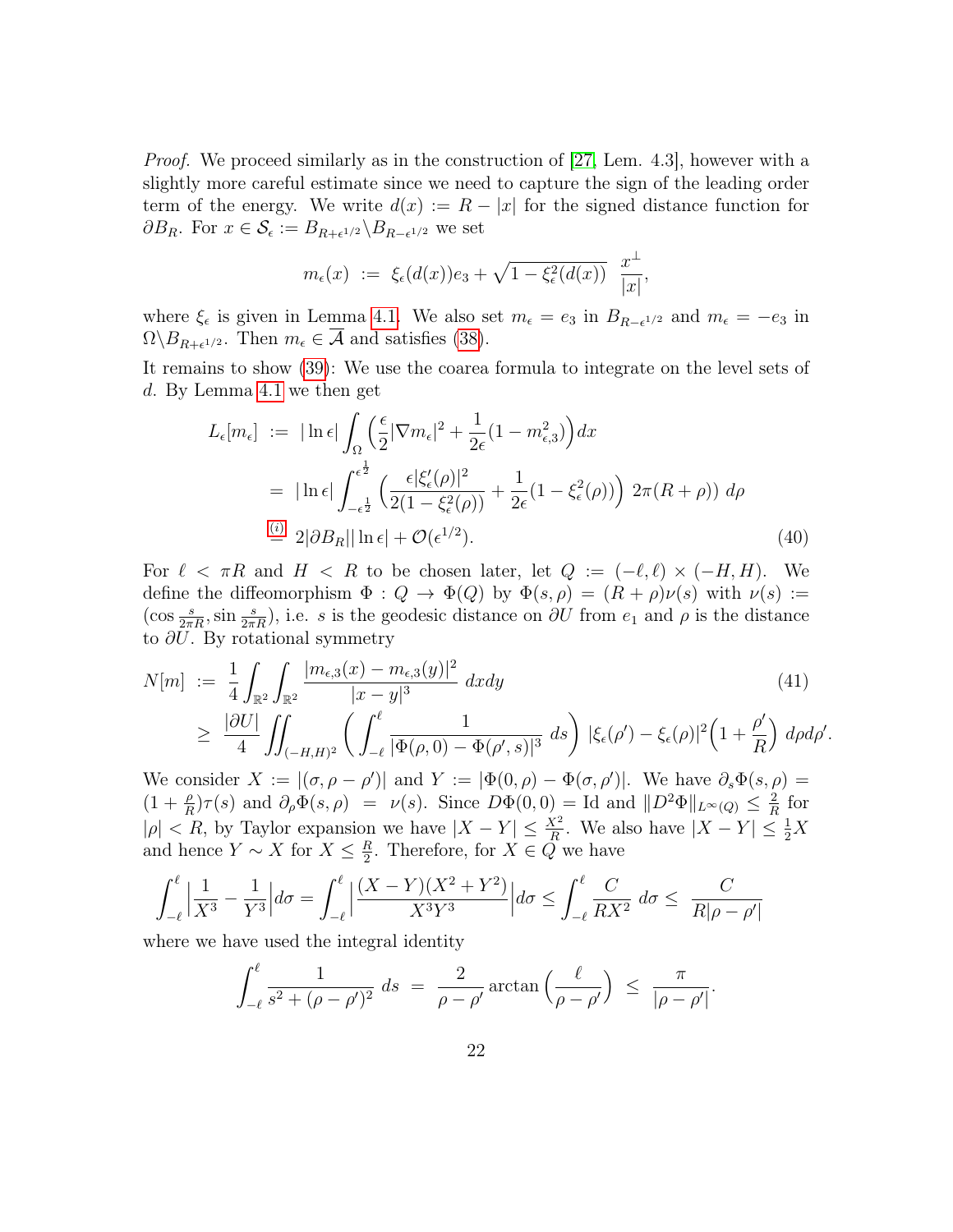The second estimate follows since  $\|\arctan\|_{L^{\infty}} \leq \frac{\pi}{2}$  $\frac{\pi}{2}$ . By standard integration and using Taylor's formula we also have

$$
\int_{-\ell}^{\ell} \frac{1}{\left(s^2 + (\rho - \rho')^2\right)^{3/2}} ds = \frac{2}{(\rho - \rho')^2} \left(1 + \frac{(\rho - \rho')^2}{\ell^2}\right)^{-\frac{1}{2}} \ge \frac{2}{(\rho - \rho')^2} - \frac{1}{\ell^2},
$$

We use the above calculations to estimate the inner integral in [\(41\)](#page-21-0), noting that the integrand is pointwise nonnegative everywhere. We arrive at

$$
N[m_{\epsilon}] \geq \frac{|\partial U|}{4} \iint_{(-H,H)^2} \left( \frac{2}{|\rho - \rho'|^2} - \frac{C}{R|\rho - \rho'|} - \frac{1}{\ell^2} \right) |\xi_{\epsilon}(\rho') - \xi_{\epsilon}(\rho)|^2 \left( 1 + \frac{\rho'}{R} \right) d\rho d\rho'
$$
  
= 
$$
\frac{|\partial U|}{4} \iint_{(-H,H)^2} \left( \frac{2}{|\rho - \rho'|^2} - \frac{C}{R|\rho - \rho'|} - \frac{1}{\ell^2} \right) |\xi_{\epsilon}(\rho') - \xi_{\epsilon}(\rho)|^2 d\rho d\rho',
$$

where the identity in the second line above follows from symmetry. An application of the last three estimates in Lemma [4.1](#page-19-2) then yields

$$
N[m_{\epsilon}] \geq 2|\partial U| |\ln \epsilon| + 2|\partial U| \left( \ln \frac{c_1 H}{2} - \frac{CH}{R} - \frac{CH^2}{\ell^2} \right) =: 2|\partial U| |\ln \epsilon| + C_1. (42)
$$

For R sufficiently large we can hence find H and  $\ell$  with  $1 \ll H \ll \ell \ll R$  such that  $C_1$  is positive. Adding equations [\(40\)](#page-21-1) and [\(42\)](#page-22-1) yields the asserted inequality. In particular, since  $H \leq R$  the bound holds for the finite range energy  $F_{\epsilon,R}$ .  $\Box$ 

<span id="page-22-0"></span>**Proposition 4.3** (Upper bound). Let  $\Omega \in \mathbb{R}^2$  and let  $\Omega_R := \{x \in \Omega : \text{dist}(\tilde{\Omega}, \Omega^c) \geq 0\}$  $R$ } for  $R > 0$ . Then there is  $R > 0$  such that the following holds. There are sequences  $m_{\epsilon} \in \overline{\mathcal{A}}$  and  $M_{\epsilon}(x) := m_{\epsilon} \otimes \chi_{[0,t]} \in \mathcal{A}$  such that

<span id="page-22-1"></span>
$$
\max\left\{\limsup_{\epsilon\to 0} E_{\epsilon}[M_{\epsilon}], \limsup_{\epsilon\to 0} F_{\epsilon}[m_{\epsilon}]\right\} \leq -C|\Omega_R|.
$$

*Proof.* Step 1: In this step we give the proof for the energy  $F_{\epsilon}$ . Let  $R_0$  be the constant from Lemma [4.2](#page-20-2) and let  $R := 10R_0$ . Then the family of balls  $\mathcal{U} = \{B_R(x) : x \in \Omega\}$ is an open covering of  $\Omega^{(R)}$ . Since  $\Omega$  is compact and by Vitali's covering theorem there is a finite subcovering  $\{B_i(x_i): i=1,\ldots,N\}$  such that the balls  $\tilde{B}_i := B_i(\frac{x_i}{5})$  $\frac{c_i}{5})$ are pairwise disjoint. Let  $\widehat{B}_i := B_i(\frac{x_i}{10})$ . By construction we have  $\sum_{i=1}^N |\tilde{B}_i| \sim |\Omega^{(R)}|$ . For  $x \in \widehat{B}_i$  we define  $m_{\epsilon} := m_{\epsilon}^{(i)} : B_i \to \mathbb{S}^1$  as in Lemma [4.2.](#page-20-2) For  $x \notin \bigcup_i \widehat{B}_i$  we define  $m_{\epsilon} := e_3.$ 

We next apply Lemma [4.2.](#page-20-2) Since, the domain constructions on the single balls have distance  $\geq 2R$  we do not need to take the interaction energy between the balls for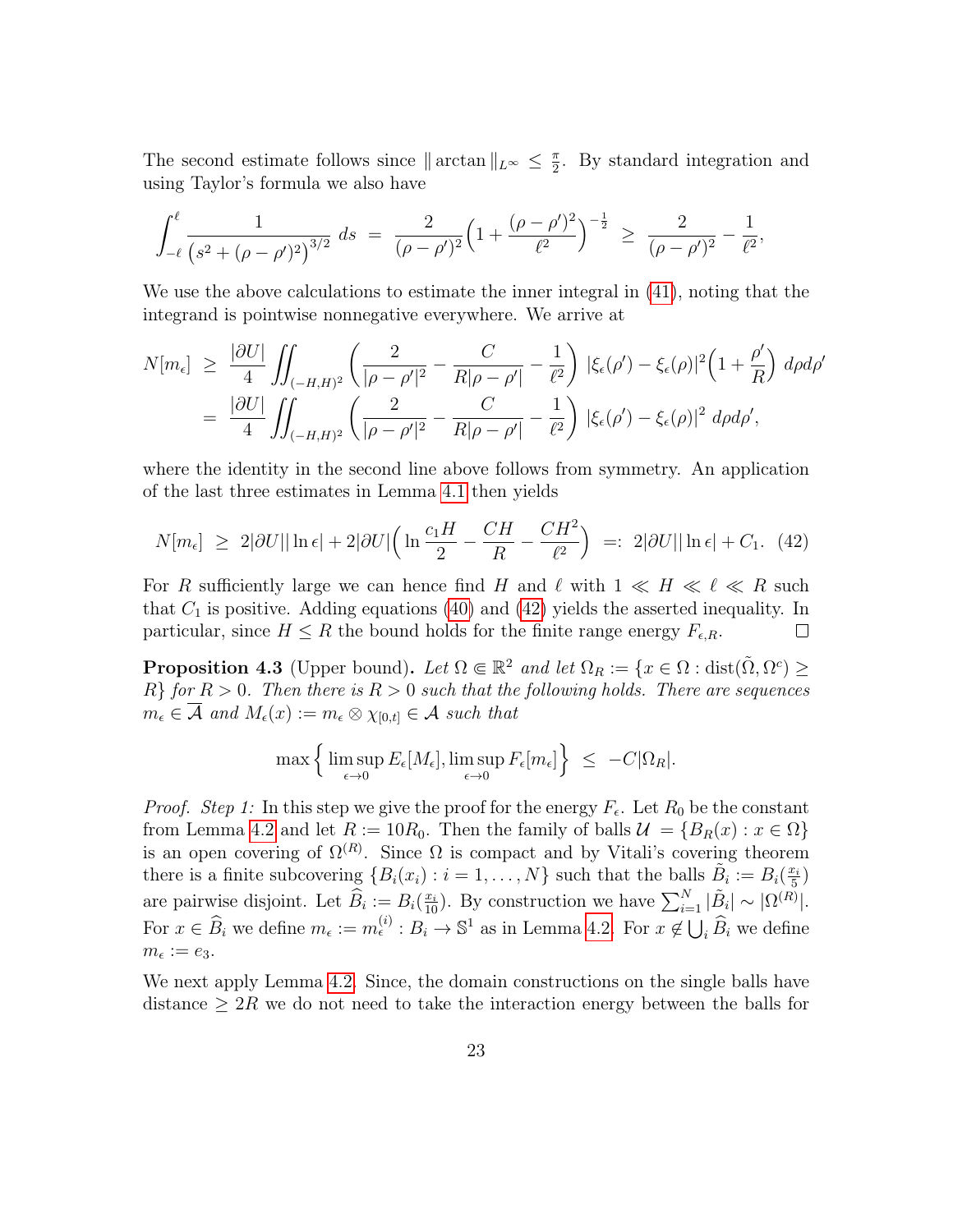the finite range energy  $F_{\epsilon,R}$  into account, cf. [\(37\)](#page-20-3). We hence get

$$
F_{\epsilon}[m_{\epsilon}] \leq \sum_{i=1}^{N} F_{\epsilon}[m_{\epsilon}^{(i)}] \leq -\sum_{i=1}^{N} C|\tilde{B}_i| \leq -C|\Omega^{(R)}|
$$

which is (i). In order to show (ii) we apply Theorem [2.2](#page-9-3) and Theorem [2.3.](#page-11-3) For this we note that the error term in Theorem [2.2](#page-9-3) vanishes since  $M_{\epsilon} = M_{\epsilon}$ . We also note that by construction we have div' $M'_\epsilon = 0$ . With analogous calculations as in the proof of Proposition [3.3](#page-17-0) we hence get

$$
E_{\epsilon}[M_{\epsilon}] = F_{\epsilon}[m_{\epsilon}] + \frac{1}{2} \iint_{\Omega \times \Omega} \frac{1 - \Gamma(\frac{1}{\omega}|x - x'|)}{|x - x'|^{3}} |m_{3}(x) - m_{3}(x')|^{2} dx dx'
$$
  
+ 
$$
\iint_{\Omega^{c} \times \Omega} \frac{\Gamma(\frac{1}{\omega}|x - x'|)}{|x - x'|^{3}} (1 - m_{3}(x)^{2}) dx dx'
$$
  
=: 
$$
F_{\epsilon}[m_{\epsilon}] + I_{\epsilon} + J_{\epsilon}.
$$

Since  $\omega \to 0$  as  $\epsilon \to 0$  we have  $1 - \Gamma(\frac{1}{\omega}|x - x'|) \to 0$  in  $\Omega \times \Omega$  pointwise. Since  $||1 - \Gamma||_{L^{\infty}} \leq 1$  by dominated convergence we have  $I_{\epsilon} \to 0$  as  $\epsilon \to 0$ . Finally, in our construction we have  $m_{3,\epsilon} = 1$  in  $\Omega \backslash \Omega^{(R)}$ . Since  $||\Gamma||_{L^{\infty}} \leq 1$  and  $||m_3||_{L^{\infty}} \leq 1$  we get

$$
J_{\epsilon} \leq C_R \int_{\Omega^{(R)}} |1 - m_3(x)^2| \, dx \Big) \leq C_R |\Omega|^{\frac{1}{2}} \Big( \int_{\Omega^{(R)}} |1 - m_3|^2 \, dx \Big)^{\frac{1}{2}}
$$
  

$$
\leq \epsilon C_R |\Omega|^{\frac{1}{2}} \Big( \int_{\Omega^{(R)}} |1 - m_3|^2 \, dx \Big)^{\frac{1}{2}}.
$$

 $\Box$ 

Acknowledgements. The authors gratefully acknowledge support from the DFG under Grant No. #392124319 and under Germany's Excellence Strategy EXC- $2181/1 - 390900948.$ 

Data availability statement All data generated or analysed during this study are included in the main article file

### References

<span id="page-23-0"></span>[1] E. Acerbi, N. Fusco, and M. Morini. Minimality via second variation for a nonlocal isoperimetric problem. Comm. Math. Phys., 322(2):515–557, 2013.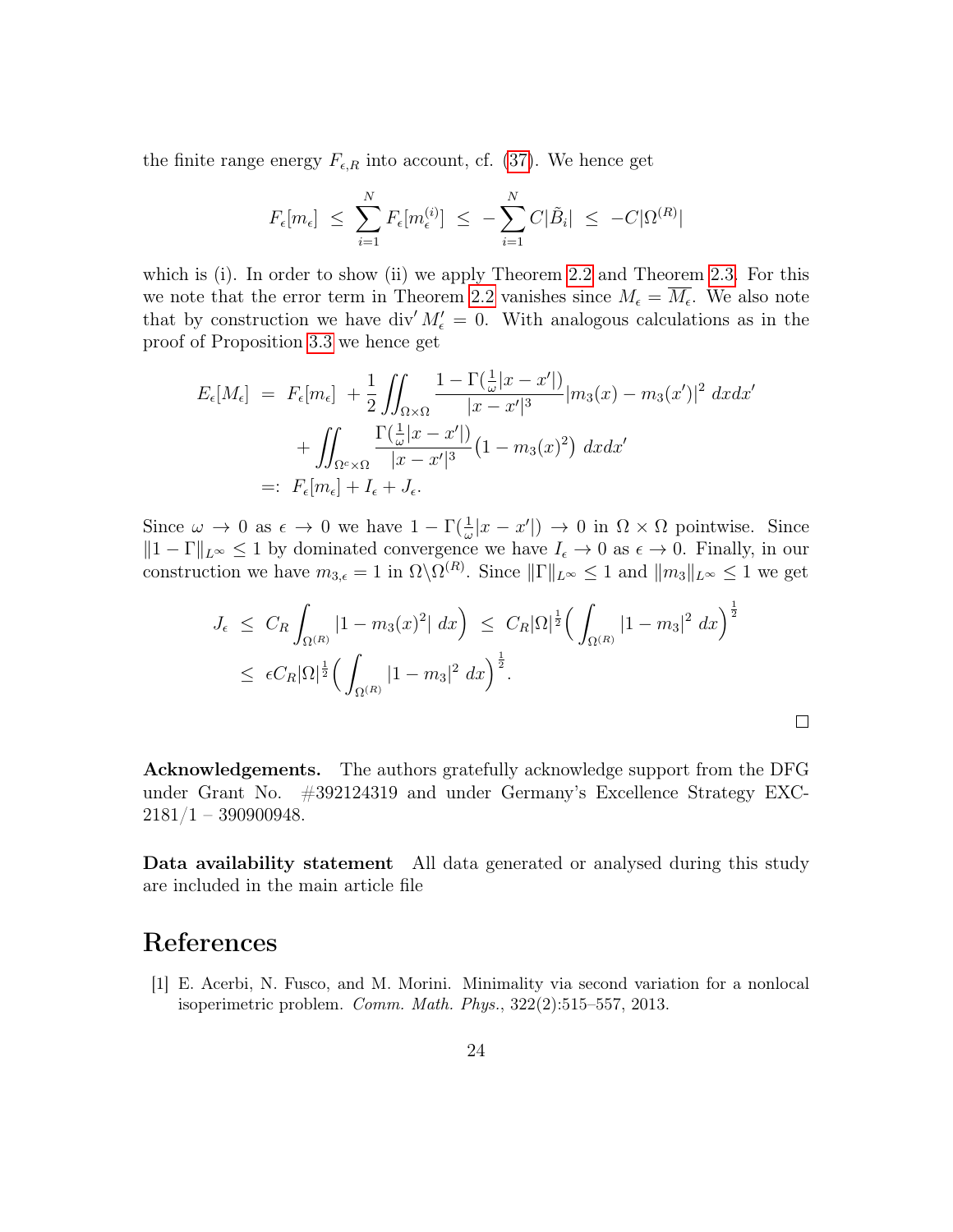- <span id="page-24-11"></span>[2] G. Alberti, R. Choksi, and F. Otto. Uniform energy distribution for an isoperimetric problem with long-range interactions. J. Amer. Math. Soc., 22(2):569–605, 2009.
- <span id="page-24-15"></span>[3] G. Anzellotti, S. Baldo, and A. Visintin. Asymptotic behavior of the Landau-Lifshitz model of ferromagnetism. Appl. Math. Optim., 23:171–192, 1991.
- <span id="page-24-8"></span>[4] J. Bourgain, H. Brezis, and P. Mironescu. Another look at Sobolev spaces. In Optimal control and part. diff. eq., pages 439–455. IOS, Amsterdam, 2001.
- <span id="page-24-0"></span>[5] W. Brown. Interscience Tracts of Physics and Astronomy, volume 18. Interscience Publishers, 1963.
- <span id="page-24-5"></span>[6] G. Carbou. Thin layers in micromagnetism. Math. Models Methods Appl. Sci., 11:1529– 1546, 2001.
- <span id="page-24-10"></span>[7] A. Cesaroni and M. Novaga. Second-order asymptotics of the fractional perimeter as  $s \to 1$ . Math. Eng., 2(3):512–526, 2020.
- <span id="page-24-2"></span>[8] R. Choksi and R. Kohn. Bounds on the micromagnetic energy of a uniaxial ferromagnet. Commun. Pure Appl. Math., 51:259–289, 1998.
- <span id="page-24-3"></span>[9] R. Choksi, R. Kohn, and F. Otto. Domain branching in uniaxial ferromagnets: A scaling law for the minimum energy. Commun. Math. Phys., 201:61–79, 1999.
- <span id="page-24-12"></span>[10] R. Choksi and M. Peletier. Small volume fraction limit of the diblock copolymer problem: I. Sharp-interface functional. SIAM J. Math. Anal., 42(3):1334–1370, 2010.
- <span id="page-24-13"></span>[11] R. Choksi and M. Peletier. Small volume-fraction limit of the diblock copolymer problem: II. Diffuse-interface functional. SIAM J. Math. Anal., 43(2):739–763, 2011.
- <span id="page-24-14"></span>[12] M. Cicalese and E. Spadaro. Droplet minimizers of an isoperimetric problem with long-range interactions. Comm. Pure Appl. Math., 66(8):1298–1333, 2013.
- <span id="page-24-7"></span>[13] N. Condette. Pattern formation in magnetic thin films : analysis and numerics. PhD thesis, Humboldt-Universität Berlin, 2010.
- <span id="page-24-4"></span>[14] S. Conti. Branched microstructures: scaling and asymptotic self-similarity. Commun. Pure Appl. Math., 53:1448–1474, 2000.
- <span id="page-24-9"></span>[15] J. Dávila. On an open question about functions of bounded variation. Calc. Var. Partial Differential Equations, 15(4):519–527, 2002.
- <span id="page-24-6"></span>[16] A. DeSimone, R. Kohn, S. Müller, and F. Otto. A reduced theory for thin-film micromagnetics. Commun. Pure Appl. Math., 55:1408–1460, 2002.
- <span id="page-24-1"></span>[17] A. DeSimone, R. Kohn, S. Müller, and F. Otto. The Science of Hysteresis, Recent analytical developments in micromagnetics. Academic Press, Oxford, 2006.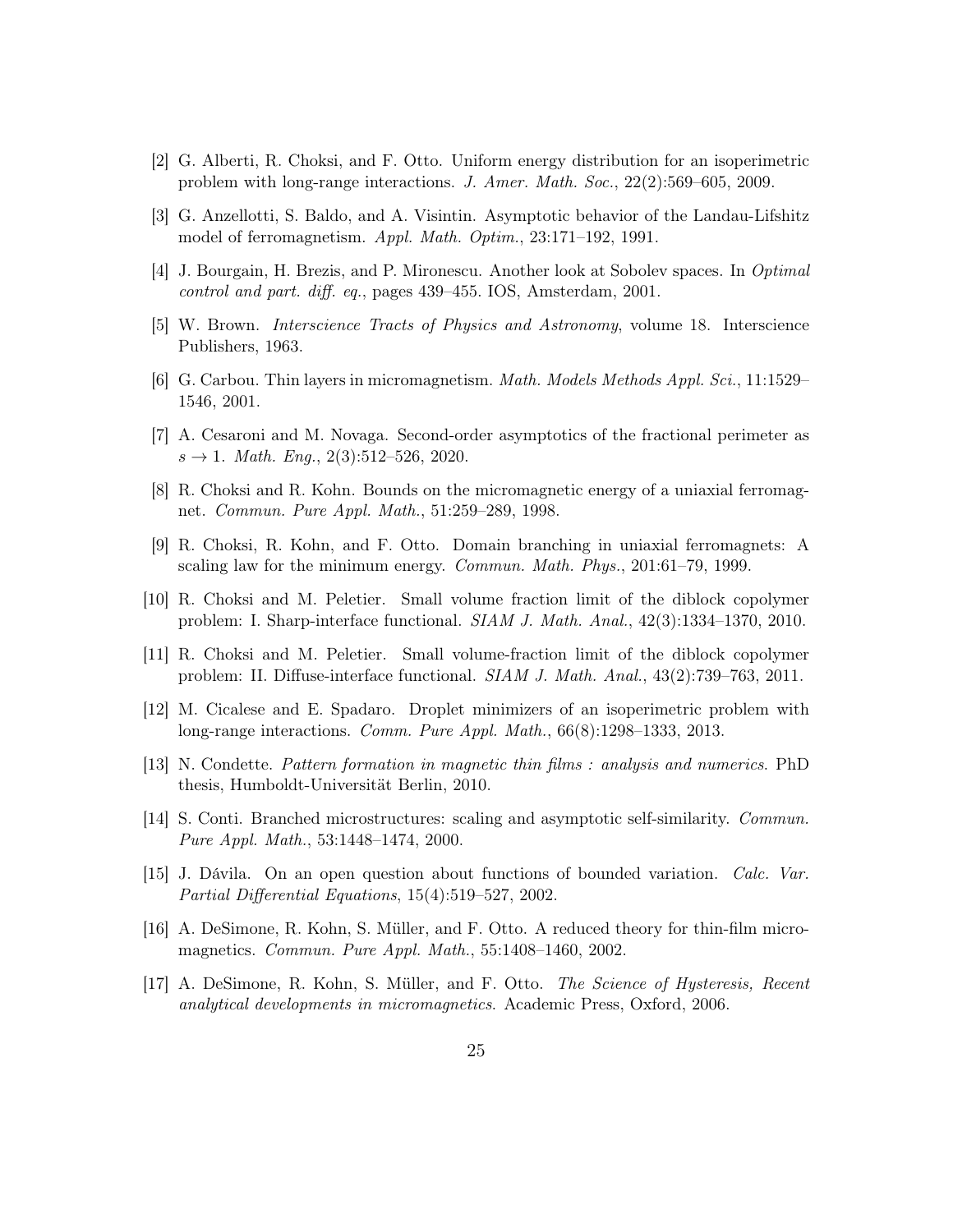- <span id="page-25-9"></span>[18] M. Yamanouchi et al. Domain structure in CoFeB thin films with perpendicular magnetic anisotropy. IEEE Magn. Lett., 2:3000304, 2011.
- <span id="page-25-4"></span>[19] C. Garcia-Cervera. Magnetic domains and magnetic domain walls. PhD thesis, New York University, 1999.
- <span id="page-25-13"></span>[20] D. Goldman, C. Muratov, and S. Serfaty. The Γ-limit of the two-dimensional Ohta-Kawasaki energy. I. Droplet density. Arch. Ration. Mech. Anal., 210(2):581–613, 2013.
- <span id="page-25-0"></span>[21] A. Hubert and R. Schäfer. Magnetic domains: the analysis of magnetic microstructures. Springer Science & Business Media, 2008.
- <span id="page-25-14"></span>[22] Vesa Julin and Giovanni Pisante. Minimality via second variation for microphase separation of diblock copolymer melts. J. Reine Angew. Math., 729:81–117, 2017.
- <span id="page-25-7"></span>[23] B. Kaplan and G.A. Gehring. The domain structure in ultrathin magnetic films. J. Magn. Magn. Mater., 128:111–116, 1993.
- <span id="page-25-2"></span>[24] C. Kittel. Theory of the structure of ferromagnetic domains in films and small particles. Phys. Rev., 70:965–971, 1946.
- <span id="page-25-3"></span>[25] H. Knüpfer and C. B. Muratov. Domain structure of bulk ferromagnetic crystals in applied fields near saturation. J. Nonlinear Sci., 21:921–962, 2011.
- <span id="page-25-12"></span>[26] H. Knüpfer and W. Shi. A second order expansion for the nonlocal perimeter functional. submitted, 2022.
- <span id="page-25-8"></span>[27] H. Knüpfer, C. Muratov, and F. Nolte. Magnetic domains in thin ferromagnetic films with strong perpendicular anisotropy. Arch. Rational Mech. Anal., 2018.
- <span id="page-25-5"></span>[28] R. Kohn and V. Slastikov. Another thin-film limit of Micromagnetics. Arch. Ration. Mech. Anal., 178:227–245, 2005.
- <span id="page-25-6"></span>[29] M. et al. Kronseder. Real-time observation of domain fluctuations in a two-dimensional magnetic model system. Nature Communications, 6, APR 2015.
- <span id="page-25-1"></span>[30] L. Landau and E. Lifshitz. On the theory of the dispersion of magnetic permeability in ferromagnetic bodies. Phys. Z. Sowjetunion, 8(153):101–114, 1935.
- <span id="page-25-11"></span>[31] Ivan Lemesh, Felix Buttner, and Geoffrey S. D. Beach. Accurate model of the stripe domain phase of perpendicularly magnetized multilayers. Phys. Rev. B, 95(17), MAY 17 2017.
- <span id="page-25-10"></span>[32] T. N. G. Meier, M. Kronseder, and C. H. Back. Domain-width model for perpendicularly magnetized systems with dmi. Phys. Rev. B, 96(14), OCT 6 2017.